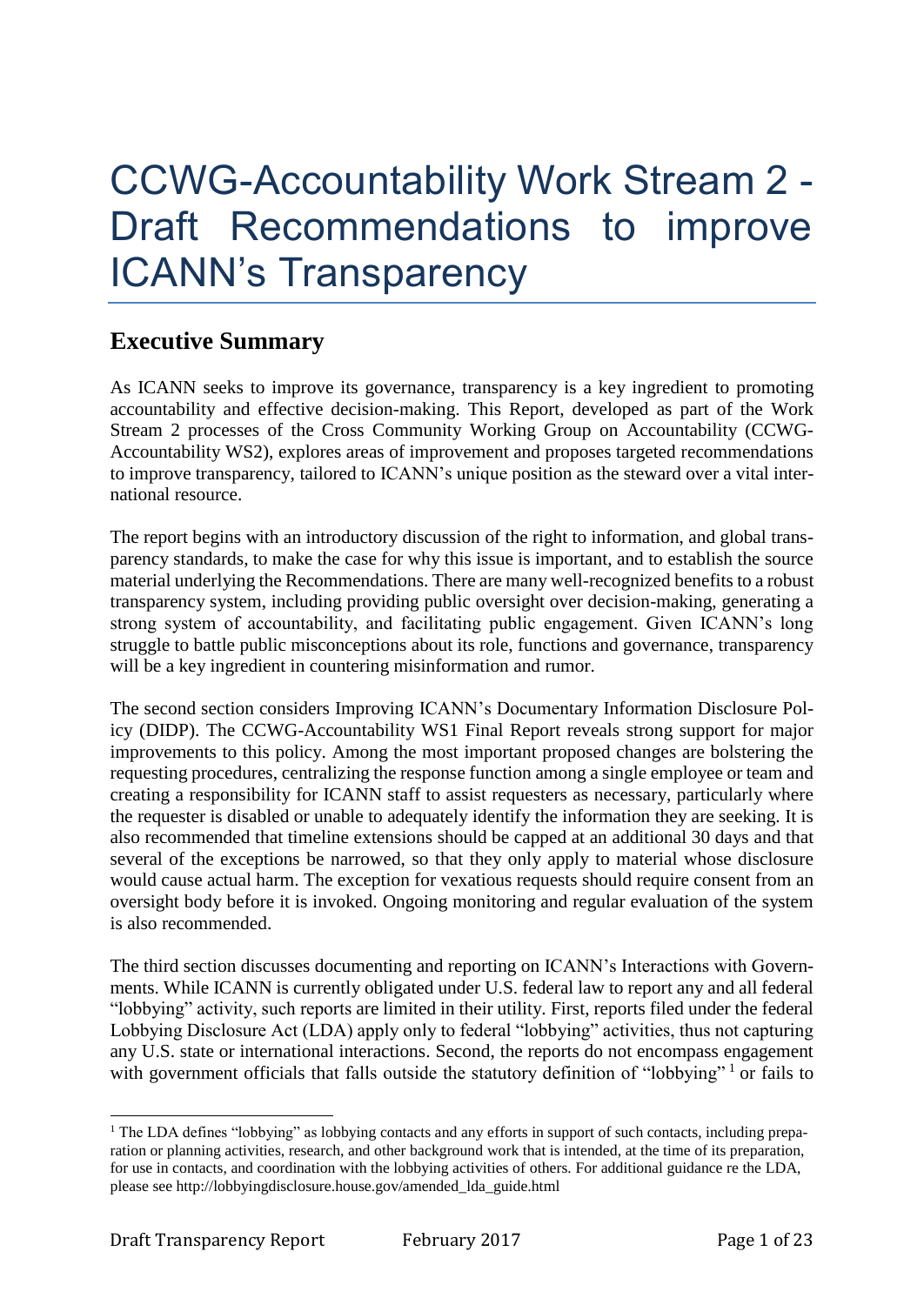meet certain statutory thresholds. In light of these deficiencies, it is recommended that certain additional disclosures be made to complement ICANN's U.S. federal lobbying disclosure and provide a clearer picture of how, when, and to what extent ICANN engages with governments. This information may also better inform the Empowered Community if and when it challenges any ICANN Board actions. Indeed, the CCWG-Accountability in its final Work Stream 1 report requested such transparency.

The fourth section discusses transparency of Board deliberations. Virtually every access to information policy has some form of exception to protect the integrity of the decision-making process. However, since this can be an extremely broad category, it is important to take a purposive approach, applying it only to information whose disclosure would cause harm. The Recommendations also include clearer rules on how material is removed from the published minutes of Board meetings, including a requirement to ground these decisions in the exceptions found in the DIDP, and to establish timelines for disclosure of redacted material.

The fifth section discusses improving ICANN's Anonymous Hotline (whistleblower protection). It is positively noted that ICANN responded to a recommendation from the second Accountability and Transparency Review and retained NAVEX Global to conduct a review of ICANN's Anonymous Hotline Policy and Procedures. Overall NAVEX produced a very solid analysis of Hotline policies and procedures and proposed appropriate recommendations for improvements. It is recommended that NAVEX's recommendations be implemented by June 2017 as they address several concerns about the need for improvements in policies and procedures. These concerns pertain to: (1) the clarity and availability of the existing policy and employee education around it; (2) the definition of incidents report, which is too narrow; (3) the Hotline policy scope; (4) the operation of the hotline process; (5) addressing fear of retaliation more effectively; and (6) the need for regular third-party audits.

This report is the result of a multi-stakeholder consultation, whose inputs were refined into a set of targeted Recommendations by CCWG-Accountability WS2 volunteers. The CCWG-Accountability looks forward to further engagement on these issues, including the opportunity to hear from ICANN's staff on these issues.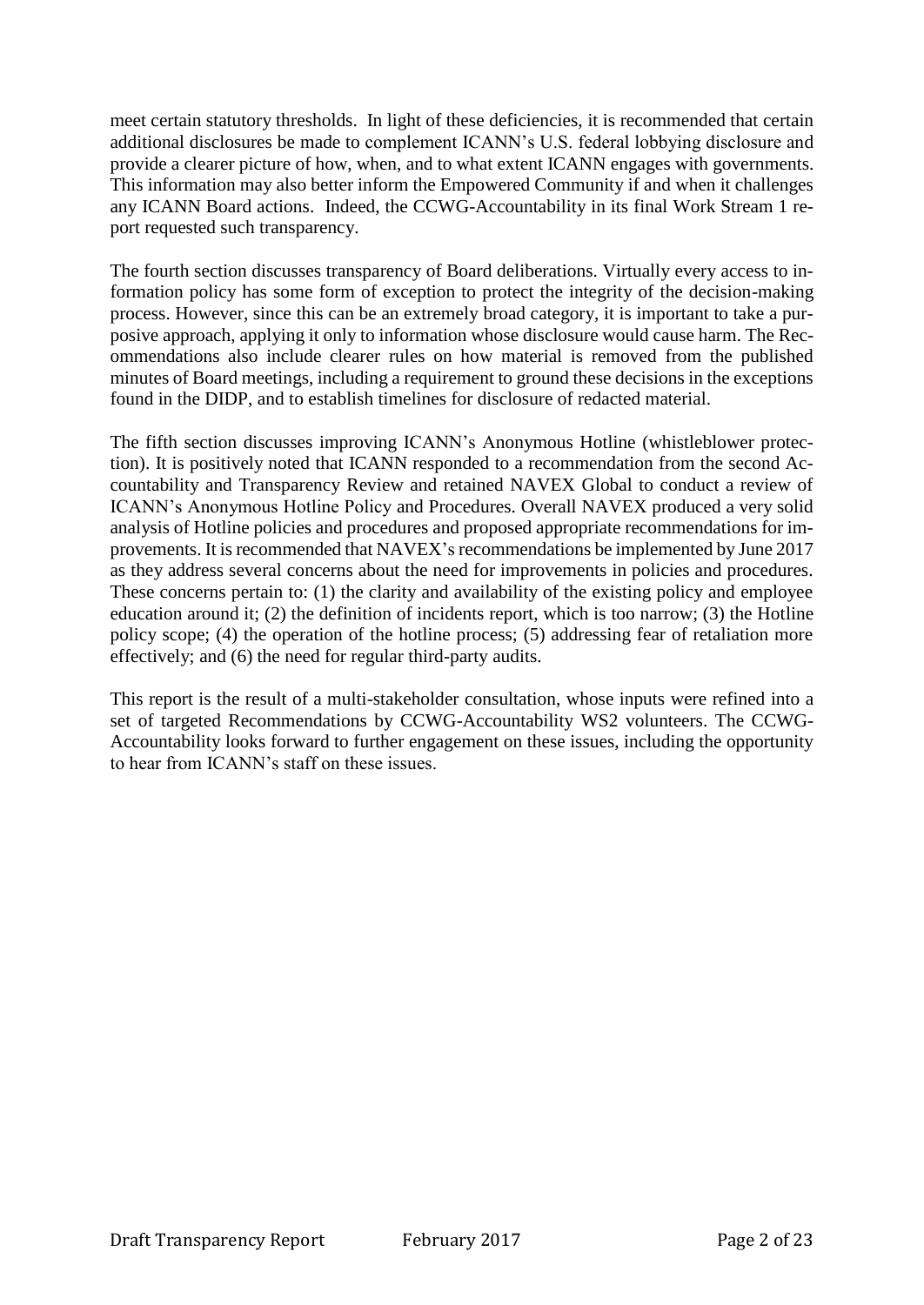### **Background on Transparency and the Right to Information**

Institutional transparency is, in many ways, an emergent and evolving concept. Over the past two decades, the right to information has gone from being viewed solely as a governance reform to being broadly recognized as a fundamental human right, $2$  protected under Article 19 of the United Nations' *Universal Declaration of Human Rights*, 3 as well as the freedom of expression guarantees found in other international human rights treaties. These include, for example, the *Charter of Fundamental Rights of the European Union*, where the right to information is enshrined under Article 42.<sup>4</sup> The right to information is also protected under the *American Con*vention on Human Rights<sup>5</sup> as a result of the case of *Claude Reyes and Others v. Chile*.<sup>6</sup>

The expanding recognition of the right to information has also been accompanied by the development, through jurisprudence and international standard setting, of established best practices in the implementation of robust transparency systems. At the core of this emergent understanding is the basic idea that the people, from whom all legitimate public institutions ultimately derive their authority, should be able to access any information held by or under the control of these institutions. Although, for the most part, this idea is focused on governments and related public bodies, it is broadly understood that the right should apply equally to non-governmental organizations that serve a fundamentally public purpose, such as where a government privatizes the water or power utilities.<sup>7</sup> Consequently, recent years have seen a significant expansion of the right to information to a range of private, non-governmental, quasi-governmental, or intergovernmental institutions.

Beyond cases where they are legally required to implement right to information systems, such as where a national law has been extended to apply to them, many organizations have embraced the right to information due to the benefits that flow from robust transparency, particularly in terms of improved governance, accountability and outreach. For example, transparency is a key instrument for fighting corruption and mismanagement, by allowing broad oversight over decision-making and generating a sense of public accountability among staff. This is reflected in the famous saying by Louis Brandeis, an eminent American jurist, that "sunlight is said to be the best of disinfectants; electric light the most efficient policeman."<sup>8</sup> Similarly, the right to

[ter%20of%20fundemental%20rights%20of%20the%20European%20Union.pdf.](http://www.consilium.europa.eu/uedocs/cms_data/docs/2004/4/29/Charter%20of%20fundemental%20rights%20of%20the%20European%20Union.pdf)

<sup>&</sup>lt;u>.</u> <sup>2</sup> The subgroup recognizes that ICANN has adopted a Bylaw/Core Value concerning respect for human rights and that another Work Stream 2 subgroup is developing a Framework of Interpretation in such respect. The work of this subgroup is focused solely on transparency and does not intrude on these other efforts.

<sup>&</sup>lt;sup>3</sup> UN General Assembly Resolution 217A(III), 10 December 1948. The entrenchment of the right to information as part of freedom of expression was cemented by the UN Human Rights Committee (HRC), General comment no. 34, Article 19, Freedoms of opinion and expression, 12 September 2011, CCPR/C/GC/34, available at: [http://www2.ohchr.org/english/bodies/hrc/docs/gc34.pdf.](http://www2.ohchr.org/english/bodies/hrc/docs/gc34.pdf)

<sup>4</sup> Adopted 7 December 2000, Official Journal of the European Communities, 18 December 2000, C 364/01. Available at: [www.consilium.europa.eu/uedocs/cms\\_data/docs/2004/4/29/Char-](http://www.consilium.europa.eu/uedocs/cms_data/docs/2004/4/29/Charter%20of%20fundemental%20rights%20of%20the%20European%20Union.pdf)

<sup>5</sup> Adopted at San José, Costa Rica, 22 November 1969, O.A.S. Treaty Series No. 36, entered into force 18 July 1978.

<sup>6</sup> 19 September 2006, Series C No. 151, para. 77 (Inter-American Court of Human Rights). Available at: [www.corteidh.or.cr/docs/casos/articulos/seriec\\_151\\_ing.doc.](http://www.corteidh.or.cr/docs/casos/articulos/seriec_151_ing.doc)

<sup>7</sup> See, for example, right to information laws in force in Mexico, Nicaragua, Moldova, South Africa, Ukraine, Bangladesh, Kosovo, Colombia, Bosnia and Herzegovina, Georgia, Armenia, Estonia, Ireland, Guatemala, Argentina, Nigeria, Rwanda, Serbia, Ecuador, etc.

<sup>8</sup> Louis Brandeis, *Other People's Money* (Louisville: University of Louisville Louis D. Brandeis School of Law, 2010). Available at: [www.law.louisville.edu/library/collections/brandeis/node/196.](http://www.law.louisville.edu/library/collections/brandeis/node/196)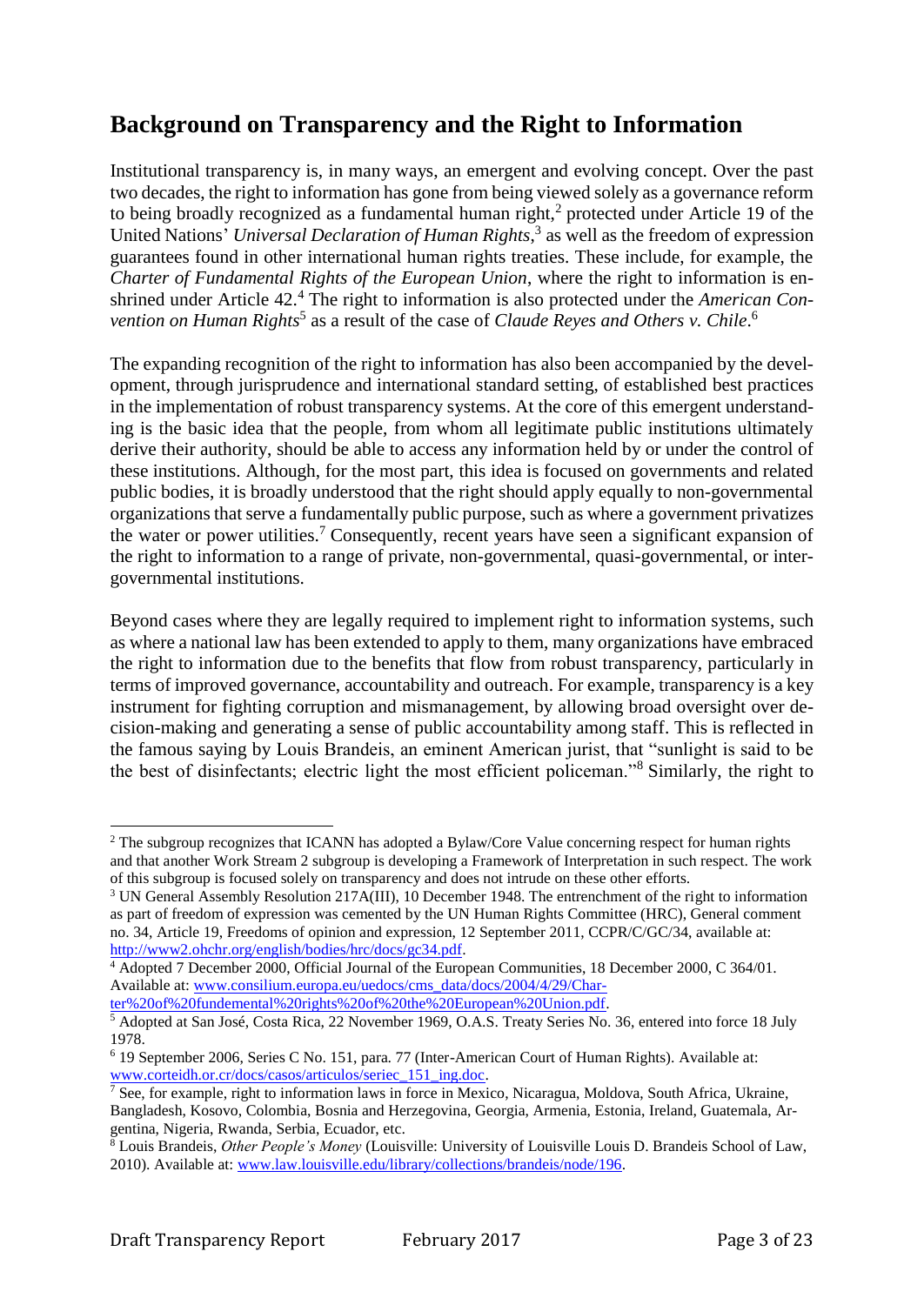information is an important ingredient in generating trust in institutions, and facilitating dialogue with the public. For international organizations, which often need to engage with an even wider and more diverse network of stakeholders than governments do, transparency is a key mechanism for fostering open discussion about their strategies and goals, and to enabling interested parties to get a closer and more accurate understanding of what they do and how they do it.

As a consequence of these benefits, right to information policies have been put into force in many international financial institutions, including the European Investment Bank,<sup>9</sup> the Asian Development Bank,<sup>10</sup> the Inter-American Development Bank<sup>11</sup> and the African Development Bank,<sup>12</sup> as well as UN institutions such as UN Environment Programme,<sup>13</sup> the UN Children's Fund,<sup>14</sup> the World Food Programme,<sup>15</sup> UN Population Fund<sup>16</sup> and the UN Development Programme. 17

Although ICANN is, of course, neither a government, nor an intergovernmental institution, the benefits of a robust transparency system apply equally to its unique status and context. No institution is immune from mismanagement, and many eyes make it easier to spot problems before they become entrenched. Considering the long-running battles that ICANN has fought to counter public misconceptions about its role, functions and governance, it is worth noting that conspiracy theories thrive in an environment of secrecy. Transparency, and an organizational stance that demonstrates that ICANN has nothing to hide, is the best answer to such misinformation and rumor. In a governmental context, it is widely recognized that a successful democracy requires an informed electorate, which fully understands the challenges a government faces, and the thinking which underlies particular policies. Similarly, ICANN's multistakeholder approach can only work if its constituents are able to obtain clear, timely and accurate information about the institution, to ensure that their opinions and positions are grounded in fact. As stewards of a global public resource, transparency is fundamental to guaranteeing public trust in the role that ICANN plays, as well as to improving governance and management within the institution itself.

<sup>9</sup> *European Investment Bank Group Transparency Policy*, March 2015. Available at: [www.eib.org/attach](http://www.eib.org/attachments/strategies/eib_group_transparency_policy_en.pdf)[ments/strategies/eib\\_group\\_transparency\\_policy\\_en.pdf.](http://www.eib.org/attachments/strategies/eib_group_transparency_policy_en.pdf)

<sup>10</sup> *Public Communications Policy,* 2005. Available at: [www.adb.org/site/disclosure/public-communications-pol](https://www.adb.org/site/disclosure/public-communications-policy)[icy.](https://www.adb.org/site/disclosure/public-communications-policy)

<sup>&</sup>lt;sup>11</sup> *Access to Information Policy*, April 2010. Available at: [www.iadb.org/document.cfm?id=35167427.](http://www.iadb.org/document.cfm?id=35167427)

<sup>&</sup>lt;sup>12</sup> *Group Policy on Disclosure of Information*, October 2005. Available at: [www.afdb.org/fileadmin/up](http://www.afdb.org/fileadmin/uploads/afdb/Documents/Policy-Documents/10000004-EN-THE-AFRICAN-DEVELOPMENT-BANK-GROUP-POLICY-ON-DISCLOSURE-OF-INFORMATION.PDF)[loads/afdb/Documents/Policy-Documents/10000004-EN-THE-AFRICAN-DEVELOPMENT-BANK-GROUP-](http://www.afdb.org/fileadmin/uploads/afdb/Documents/Policy-Documents/10000004-EN-THE-AFRICAN-DEVELOPMENT-BANK-GROUP-POLICY-ON-DISCLOSURE-OF-INFORMATION.PDF)[POLICY-ON-DISCLOSURE-OF-INFORMATION.PDF.](http://www.afdb.org/fileadmin/uploads/afdb/Documents/Policy-Documents/10000004-EN-THE-AFRICAN-DEVELOPMENT-BANK-GROUP-POLICY-ON-DISCLOSURE-OF-INFORMATION.PDF)

<sup>&</sup>lt;sup>13</sup> UNEP Access-to-Information Policy (Revised), 6 June 2014. Available at: [www.unep.org/environmentalgov](http://www.unep.org/environmentalgovernance/UNEPsWork/AccesstoInformationPolicy/Revised2015/tabid/1060867/Default.aspx)[ernance/UNEPsWork/AccesstoInformationPolicy/Revised2015/tabid/1060867/Default.aspx.](http://www.unep.org/environmentalgovernance/UNEPsWork/AccesstoInformationPolicy/Revised2015/tabid/1060867/Default.aspx)

<sup>&</sup>lt;sup>14</sup> UNICEF, Information disclosure policy, 16 May 20111. Available at: [www.unicef.org/about/le](http://www.unicef.org/about/legal_58506.html)[gal\\_58506.html.](http://www.unicef.org/about/legal_58506.html)

<sup>&</sup>lt;sup>15</sup> WFP Directive on Information Disclosure, 7 June 2010. Available at: [documents.wfp.org/stellent/groups/pub](http://www.documents.wfp.org/stellent/groups/public/documents/newsroom/wfp220973.pdf)[lic/documents/newsroom/wfp220973.pdf.](http://www.documents.wfp.org/stellent/groups/public/documents/newsroom/wfp220973.pdf)

<sup>&</sup>lt;sup>16</sup> Information Disclosure Policy, 2009. Available at: [www.unfpa.org/information-disclosure-policy.](http://www.unfpa.org/information-disclosure-policy)

<sup>&</sup>lt;sup>17</sup> Information Disclosure Policy, 1 October 2015. Available at: [www.undp.org/content/undp/en/home/opera](http://www.undp.org/content/undp/en/home/operations/transparency/information_disclosurepolicy.html)[tions/transparency/information\\_disclosurepolicy.html.](http://www.undp.org/content/undp/en/home/operations/transparency/information_disclosurepolicy.html)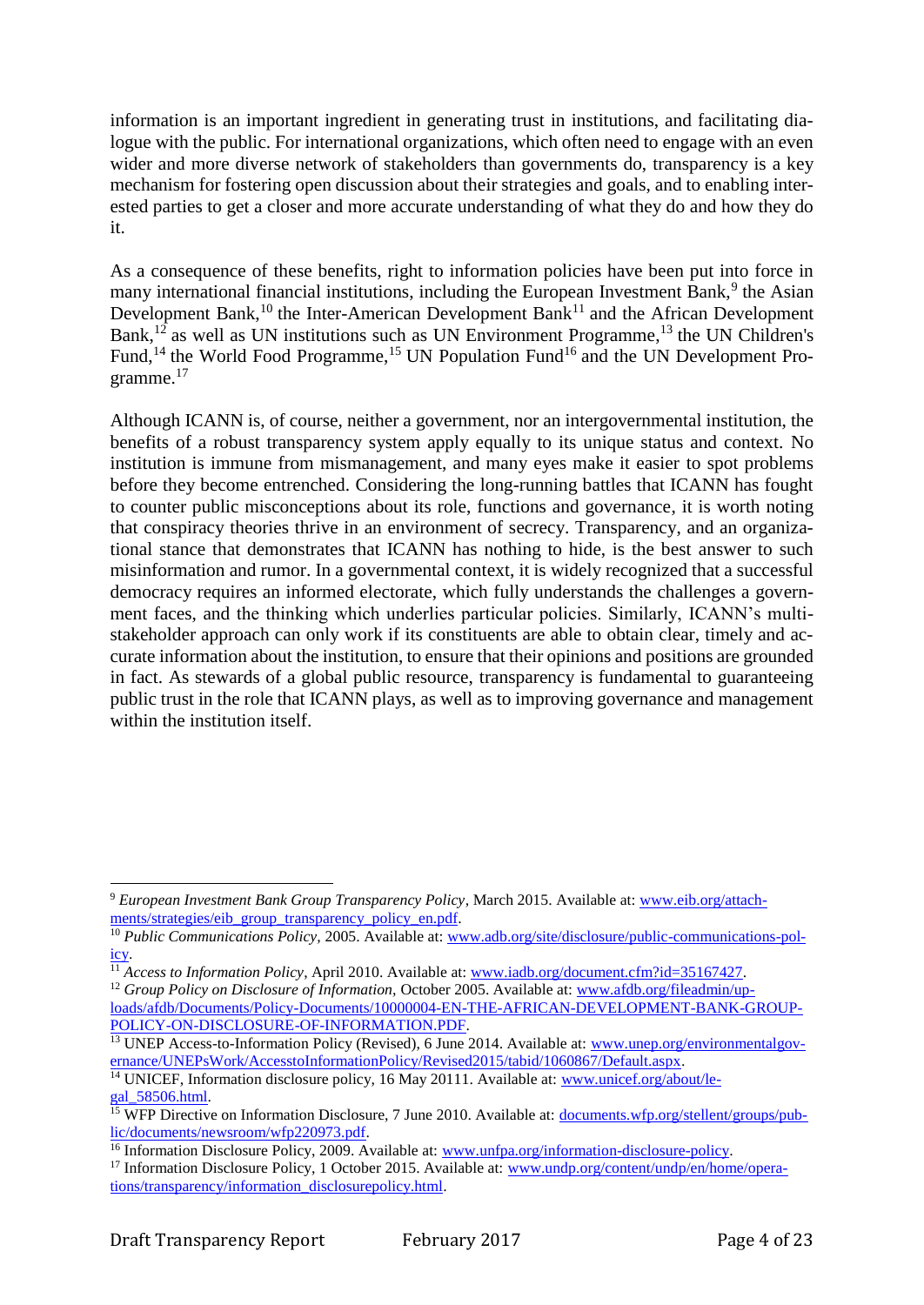# **1. Improving ICANN's Documentary Information Disclosure Policy (DIDP)**

Probably the most important aspect of a robust transparency policy is providing people with a mechanism by which they can request access to information. Early-on in consultations, it became apparent that there was strong support for major improvements to ICANN's Documentary Information Disclosure Policy (DIDP). Fortunately, in designing a strong transparency policy there is a rich body of international standards to draw from. Although most of these ideas were developed in the context of governmental or intergovernmental right to information systems, they are easily adapted to suit ICANN's unique operational context. Moreover, an increasing number of international organizations, such as UN agencies, international financial institutions (IFIs), and even NGOs, have adopted right to information policies of their own, providing a range of potential models, whose strengths and weaknesses informed our thinking.

A strong right to information policy should begin by recognizing a right of access, which applies to all information held by, generated by or for, or under the control of the organization. It should also note, as an interpretive guide, that the organization's operations should be carried out under a presumption of openness.

The DIDP begins by noting that it guarantees access to "documents concerning ICANN's operational activities, and within ICANN's possession, custody, or control". This is a relatively wide definition, though in order to ensure broad applicability, the caveat that the policy applies only to "operational activities" should be deleted.

Strong right to information policies include clear and simple procedures for making and responding to requests for information. The world's best right to information policies spell these out in detail, and in many cases a substantial proportion of the law or policy is devoted to this explanation.<sup>18</sup> However, ICANN's description of the procedures for access is conspicuously skeletal, stating only that:

#### *Responding to Information Requests*

*If a member of the public requests information not already publicly available, ICANN will respond, to the extent feasible, to reasonable requests within 30 calendar days of receipt of the request. If that time frame will not be met, ICANN will inform the requester in writing as to when a response will be provided, setting forth the reasons necessary for the extension of time to respond. If ICANN denies the information request, it will provide a written statement to the requestor identifying the reasons for the denial.*

This provision should be expanded to include clearly defined procedures for lodging requests for information, including requirements that requesters should only have to provide the details necessary to identify and deliver the information. The DIDP should also impose clearer information for how ICANN will process requests received. Best practice among other access systems is to appoint a dedicated employee or team who will be tasked with processing requests. Although this need not necessarily be the employee or team's only task, if demand is not high enough to warrant dedicated staff, experience suggests that a right to information system is

<sup>&</sup>lt;sup>18</sup> See, for example, articles 121-140 of Mexico's *General Act of Transparency and Access to Public Information*, available at: [www.law-democracy.org/live/wp-content/uploads/2012/08/Mexico-General-Act-of-Trans](http://www.law-democracy.org/live/wp-content/uploads/2012/08/Mexico-General-Act-of-Transparency-and-Access-to-Public-Information-compressed.pdf)[parency-and-Access-to-Public-Information-compressed.pdf.](http://www.law-democracy.org/live/wp-content/uploads/2012/08/Mexico-General-Act-of-Transparency-and-Access-to-Public-Information-compressed.pdf)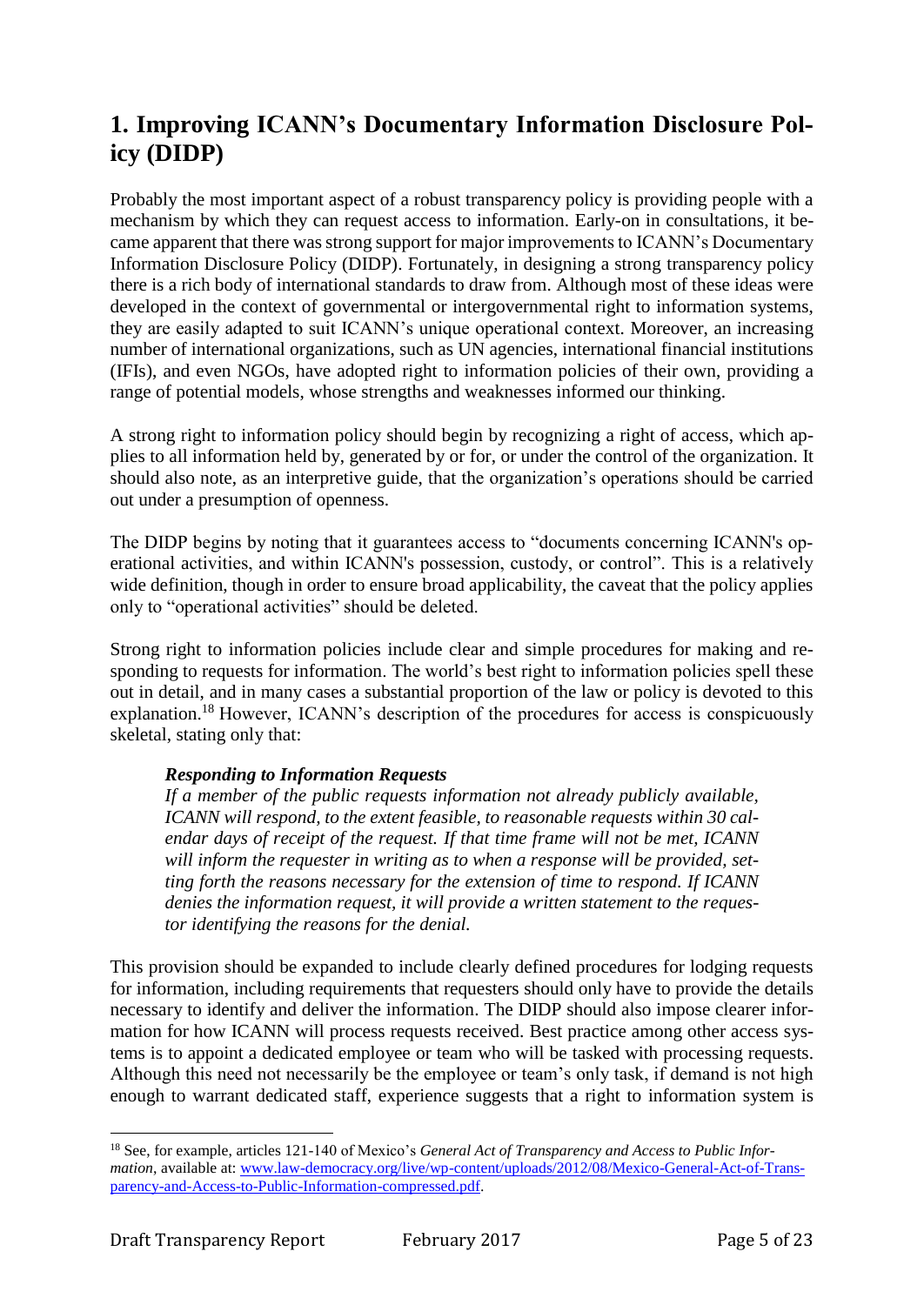most effective when the response process is centralized, rather than distributed among employees in an ad hoc manner. Note that these dedicated staff may often need to consult with their colleagues in responding to a request, for example where a specialized determination must be made, such as whether information under request would be harmful to the security and stability of the Internet. This employee or team's responsibilities should include a commitment to provide reasonable assistance to requesters who need it, particularly where they are disabled, or to help clarify requests where the requester is unable to adequately identify the information they are seeking. Along with delegating these responsibilities, the DIDP should state that the dedicated employee or team's responsibilities may include processing information to respond to a request, including potentially creating new documents from existing information, where this would not involve an unreasonable expenditure of time.

The DIDP should also commit to complying with requesters' reasonable preferences regarding the form in which they wish to access the information (for example, if it is available as either a pdf or as a doc). While these guidelines may already be spelled out in ICANN's internal procedural guides, it is also important to include this information as part of the DIDP, to ensure that requesters have a clear idea of what to expect.

Another problem with the DIDP is the timetable for response. 30 calendar days is generally reasonable, though it is worth noting that many countries, including Serbia, Denmark, Lithuania, Bulgaria and Indonesia, commit to responding to right to information requests within two weeks. However, while it is not uncommon for policies to grant institutions a degree of leeway regarding timeline extensions, the fact that there is no outside time limit for these extensions is a glaring problem with the DIDP. Many countries, such as India, do not allow for extensions at all past the original thirty-day limit. However, among those that do, the vast majority cap extensions at an additional thirty days or less. If ICANN requires more than sixty days to process an information request, this is likely an indication that staff are not properly prioritizing DIDP requests, in line with the institutional importance of transparency, or that ICANN's record management processes need to be improved. Strong right to information policies generally also state that information should be provided "as soon as reasonably possible", in order to provide a clear indication that employees should aim for speedy disclosures.

Another major problem with the DIDP provision quoted above is that it only commits to responding "to the extent feasible, to reasonable requests", which implies that staff have discretion to abandon DIDP requests if competing work pressures are too intense, or if they feel that the request is unreasonable. The former is obviously incompatible with a robust approach to transparency, while the latter is unnecessary in light of an existing exception allowing for dismissal of vexatious or unduly burdensome requests. The phrase "to the extent feasible" should be deleted, as should the word "reasonable".

Similarly, the DIDP provision begins with a caveat that appears to suggest that ICANN will only respond to public requests for information if that information is not already publicly available. This, too, is problematic, since in many cases published information may be difficult to locate. In cases where a request is to be rejected on the grounds that the information is already available, ICANN staff reviewing the request will, presumably, have an understanding of where that information has been published. Rather than dismissing the request outright, staff should direct the requester as to where this information may be located, with as much specificity as possible.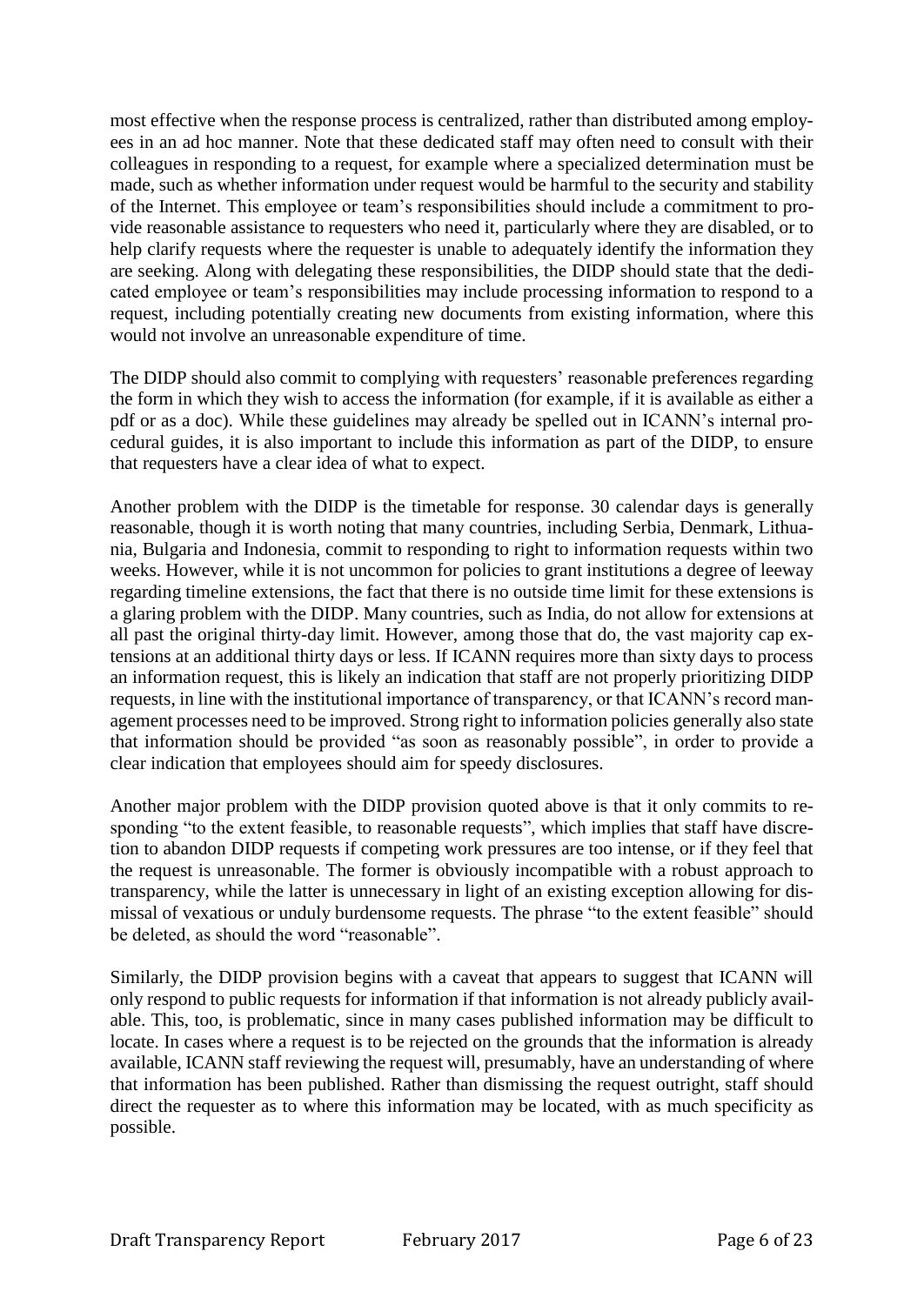Once information is published, ICANN should, by default, release it under a Creative Commons license for attributed reuse, unless there is a compelling reason not to (for example, if it contains information which is subject to copyright by a third party).

Probably the most controversial aspect of the DIDP, according to consultations, is the list of exceptions. Every right to information system has exceptions to disclosure to protect information whose release would be likely to cause harm to a legitimate public or private interest. This is perfectly reasonable, and indeed essential to a robust and workable system. However, in line with the broader presumption of openness, these exceptions must be crafted carefully, and should only exclude information whose disclosure would cause real harm, such as by jeopardizing the security of the Internet or breaching a contract to which ICANN has committed.

In order to better understand this idea, it is worth exploring its foundations, which lie in Article 19(3) of the *International Covenant on Civil and Political Rights* (ICCPR). <sup>19</sup> This recognizes restrictions to expression (including the right to access information) as being legitimate only where they are: i) prescribed by law; ii) for the protection of an interest that is specifically recognised under international law, which is limited to the rights and reputations of others, national security, public order, and public health and morals; and iii) necessary to protect that interest.

In the specific context of the right to information, this idea has been adapted into a similar threepart test, as follows:

- The information must relate to an interest which is clearly defined, and legitimate insofar as there is a core public interest underlying its protection.
- Disclosure of the information may be refused only where this would pose a risk of substantial harm to the protected interest (the harm test).
- The harm to the interest must be greater than the public interest in accessing the information (the public interest override).

The three parts of the test are cumulative, in the sense that an exception must pass all three parts to be legitimate, and together these constraints reflect the idea that restrictions on rights bear a heavy burden of justification, and in line with the broader public interest in transparency and openness.

The harm test flows directly from the requirement of necessity in the general test for restrictions on freedom of expression. If disclosure of the information poses no risk of harm, it clearly cannot be necessary to withhold the information to protect the interest.

Finally, the idea of weighing the public interest in openness against the potential harm from disclosure also flows from the necessity test. It is widely recognised that this part of the test involves a proportionality element. Thus, the European Court of Human Rights has, in the context of freedom of expression, repeatedly assessed whether "the inference at issue was 'proportionate to the legitimate aim pursued'".<sup>20</sup> If the overall public interest is served by disclosure, withholding the information cannot be said to be proportionate.

<sup>&</sup>lt;u>.</u> <sup>19</sup> Adopted by UN General Assembly Resolution 2200A (XXI), 16 December 1966, entered into force 23 March 1976.

<sup>20</sup> See *Lingens v. Austria*, 8 July 1986, Application No. 9815/82, paras. 39-40.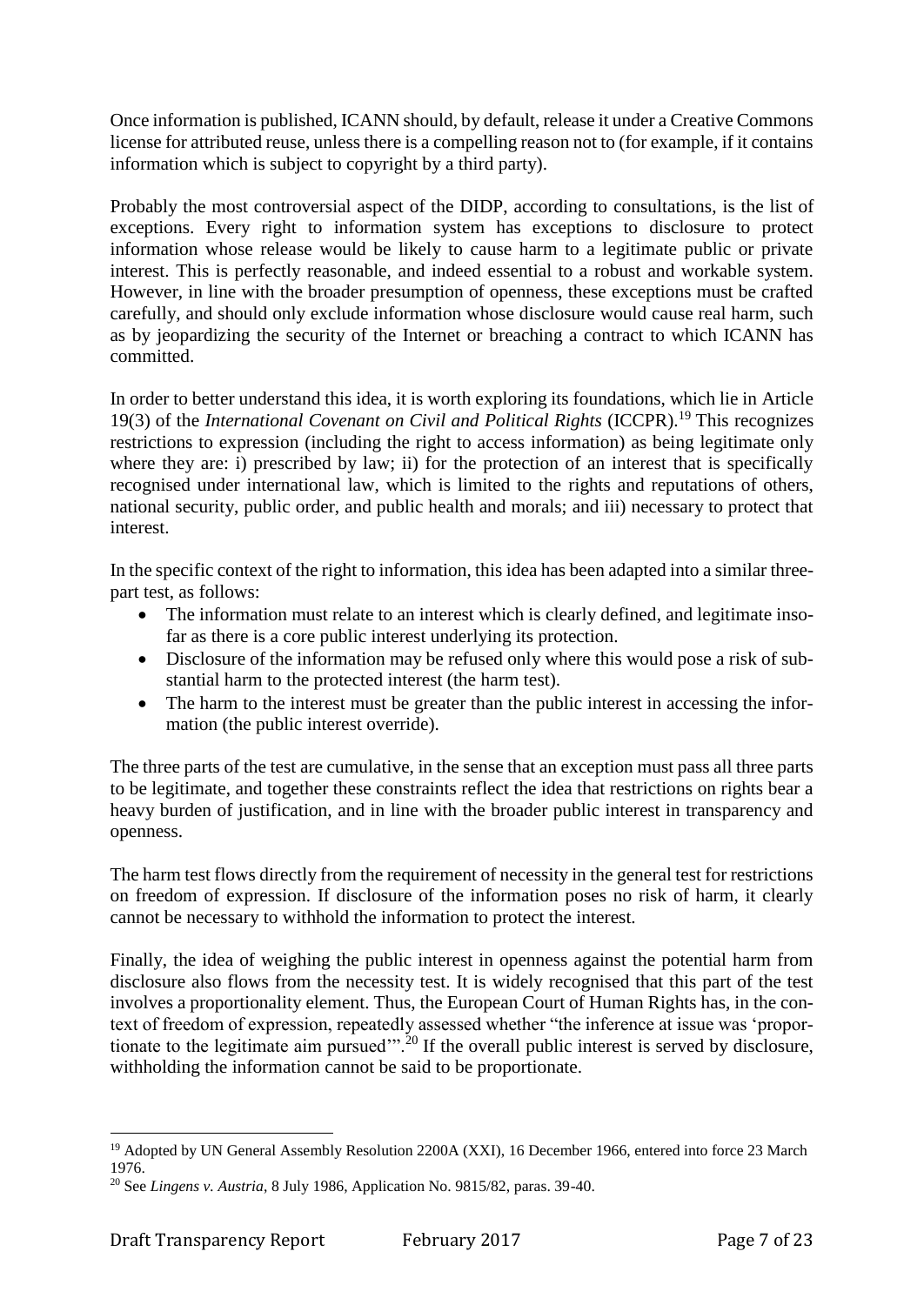Although ICANN is not a State, it is instructive to apply a similar test to the restrictions in the DIDP, in order to assess how they measure up against strong transparency systems in force elsewhere. The most common complaint about the DIDP exceptions is that they are overly broad, an idea which is justified by comparisons against best practices of laws and policies in force elsewhere. For example, the DIDP includes an exception for any information "that relates in any way to the security and stability of the Internet, including the operation of the L Root or any changes, modifications, or additions to the root zone." There is no question that ICANN should withhold information whose disclosure would pose a threat to the security and stability of the Internet. However, the current phrasing of the exception goes far beyond that, and excludes any material "that relates in any way". This could include, for example, descriptions of which departmental teams have been active in examining security issues, security gaps which have been repaired and no longer pose any active threat, etc.

The exception for "trade secrets and commercial and financial information not publicly disclosed by ICANN" is also unduly vague, and somewhat circular. Presumably, whenever financial or commercial information is subject to a request, it is being asked for because it has not been publicly disclosed. It is also unclear how this exception overlaps with the exception for "confidential business information and/or internal policies and procedures". Both of these exceptions should be deleted, and replaced with an exception for "material whose disclosure would materially harm ICANN's financial or business interests or the commercial interests of its stake-holders who have those interests".

Where exceptions are applied to protect third parties, such as in the case of commercial interests or personal information, better practice access policies also include a mechanism to contact these parties to ask if they would consent to the disclosure or, conversely, whether they would take particular exception to the material being disclosed. If the third-party consents, there is no need to withhold the information under the exception. The third-party's objections to disclosure should also be noted as part of the decision-making process, though they should not be granted an automatic veto over whether the information will be released, a decision which should remain in the hands of ICANN.

The DIDP exception for "drafts of all correspondence, reports, documents, agreements, contracts, emails, or any other forms of communication" also lacks a requirement for harm. While it is not uncommon for right to information systems to place draft documents off-limits while a deliberative or decision-making process is ongoing, once the process has been concluded there is no harm, and an obvious benefit, to allowing the public to see how the thought process evolved.

The exception for information requests which are "not reasonable, excessive or overly burdensome, not feasible, abusive or vexatious or made by a vexatious or querulous individual" also requires careful consideration. While exceptions for vexatious requesters are generally legitimate, experience suggests that they are also prone to abuse if their exercise is not closely watched. As a result, and because it is difficult to objectively define when a request should be considered abusive or vexatious, it is recommended that either the Ombudsman or the Complaints Officer should be required to review any decision to invoke this exception.

The DIDP also includes an exception for information subject to attorney-client privilege. While this is a broadly legitimate interest to protect, it is worth considering that attorneys at ICANN play a significantly different role than attorneys who serve typical private sector clients, due to ICANN's unique role overseeing a global public resource. Since attorney-client privilege is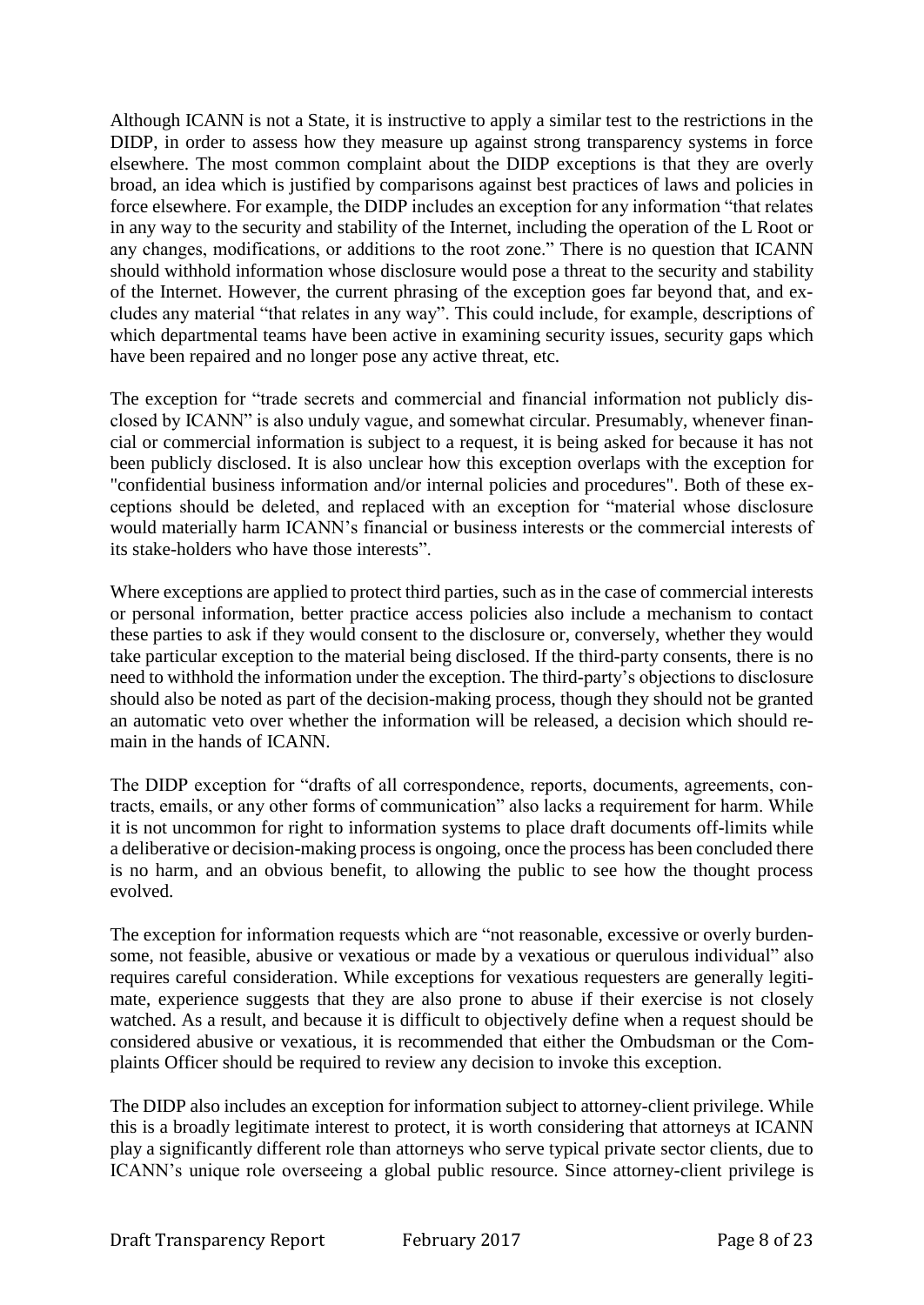waived at the discretion of the client, in some public sector contexts governments have announced policies that confidentiality will only be asserted over documents whose disclosure would harm their litigation or negotiating position in an ongoing or contemplated proceeding, allowing for the release of the more general sorts of legal policy-making advice. ICANN should consider building a similar principle into the DIDP.

Consideration should also be given towards adopting open contracting rules, of the type that are found in most progressive democracies. These include policies that contracts with external parties will generally be open by default, including a rule that all contracts above a particular threshold (generally \$5,000 or \$10,000) should be published proactively online. Where contracting comes as a result of a tendering process, many governments routinely release details about bids received, including costing breakdowns and an explanation for why a particular bid was chosen over others.<sup>21</sup> While open contracting does not fully preclude the use of non-disclosure clauses in agreements, their application should be limited to cases where legitimate harm would flow from disclosure, as identified by the DIDP's list of exceptions. For example, it may be reasonable to build confidentiality into security contracts which include information about steps to guarantee the security and stability of the Internet whose disclosure would undermine these safeguards.

There are a range of reasons to support open contracting, including to increase the efficiency and integrity of contracting processes. Open contracting helps to combat corruption, by facilitating oversight over where contracts are awarded and why. In addition, mechanisms to allow unsuccessful bidders to access and review why they lost out will allow them to strengthen their bids for the next round, promoting healthy competition, to the overall benefit of ICANN. However, in response to concerns raised by some of the participants, it is noted that non-disclosure clauses which are already in place should be respected, so that, going forward, contractors can decide for themselves whether they wish to engage with this open and transparent way of doing business.<sup>22</sup> It would also be important, going forward, to clearly communicate ICANN's open contracting policy to prospective partners.

Once an information request has been assessed per the listed exceptions in the DIDP, the next step should be to apply the public interest test.<sup>23</sup> Properly drafted, a public interest test operates as an exception to the exceptions, providing for the release of information where an exception is *prima facie* engaged but where disclosure is still warranted due to the overriding public interest this serves. However, ICANN's DIDP public interest test is crafted to allow for general withholding of information based on the public interest even where no exception otherwise applies:

Information that falls within any of the conditions set forth above may still be made public if ICANN determines, under the particular circumstances, that the public interest in disclosing the information outweighs the harm that may be caused by such disclosure. Further, ICANN reserves the right to deny disclosure

<sup>&</sup>lt;u>.</u> <sup>21</sup> A good example here is the city of Richmond, Virginia's eProcurement Portal, available at: [https://eva.virginia.gov/pages/eva-public-access.htm.](https://eva.virginia.gov/pages/eva-public-access.htm)

 $^{22}$  This issue is also discussed in the following section, with a specific focus on lobbying and interactions with governments.

 $^{23}$  For greater clarity, references here to the applying the public interest test should not be confused with the inclusive, bottom-up multistakeholder community processes to determine the global public interest envisioned in ICANN's Articles of Incorporation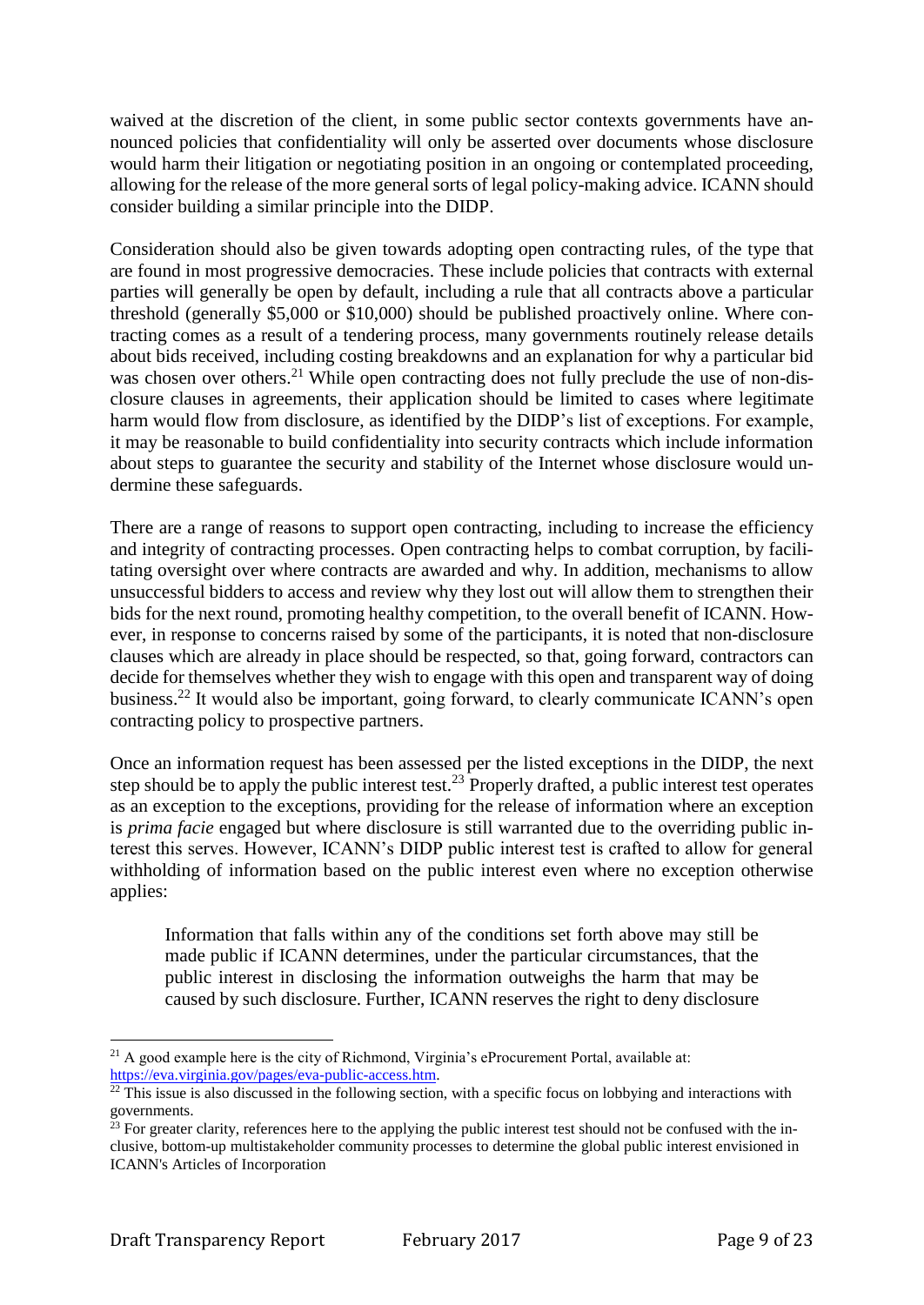of information under conditions not designated above if ICANN determines that the harm in disclosing the information outweighs the public interest in disclosing the information.<sup>24</sup>

A proper public interest override should be limited to the first sentence of this provision, allowing for additional disclosures, but not additional withholding. There are a number of reasons for this. First, a proper regime of exceptions should protect all legitimate secrecy interests, so that there is no need to provide for such discretionary extension of the regime. The overwhelming experience at the national level, where reverse public interest overrides are virtually unknown, amply demonstrates that all confidentially interests can in practice be protected effectively in this way. Second, the reverse public interest override fails to align with international best practices, which hold that restrictions on transparency should be the exception and may be legitimate only if drafted narrowly and very clearly. Third, and related to the previous point, affording this sort of discretion almost inevitably leads to abuse.

Where an exception is legitimately applied, and information is being withheld, the DIDP should follow the principle of severability, whereby severing (redacting) out the specific information subject to an exception and disclosing the remainder is considered preferable to refusing the request entirely. This, too, is relatively standard practice across progressive right to information systems.<sup>25</sup>

Where an information request is refused, or the information is provided in a redacted or severed form, the DIDP should require that ICANN's response explain the rationale underlying the decision, by reference to the specific exception(s) invoked, as well as information about appeal processes that are available.

Among the most important aspects of a robust right to information system is an effective, userfriendly and timely process for appealing against refusals, redactions, breaches of timelines, and other administrative failures. Our present understanding is that these appeals will be carried out under the IRP process, currently in its final stages of development. One particularly important aspect of this, which is a critical component of every robust information appeals system, is that reviews will be de novo, meaning that the Panel will consider whether, in their own judgment, ICANN's decision was in accordance with the bylaws.

A further recommendation is that the Ombudsman's mandate regarding transparency should be boosted to grant the office a stronger promotional role, including specific steps to raise public awareness about the DIDP and how it works and by integrating understanding of transparency and the DIDP into ICANN's broader outreach efforts. Another way to facilitate requests is to make it clear to external stakeholders what sort of information ICANN holds, to better facilitate filing targeted and clear DIDP requests. This can be done, for example, by publishing a list of the categories of information it holds and whether they are disclosed on a proactive basis, may be available via a request or are confidential.

Effective records management is another important element of strong transparency. An access to information policy is only meaningful where institutions properly document their decisionmaking and other administrative processes, an increasing number of jurisdictions have implemented staff protocols creating a "duty to document", which requires employees to create and

<sup>24</sup> Available at: [www.icann.org/resources/pages/didp-2012-02-25-en.](http://www.icann.org/resources/pages/didp-2012-02-25-en)

<sup>25</sup> See, for example, s. 25 of Canada's Access to Information Act, available at: [http://laws-lois.jus](http://laws-lois.justice.gc.ca/eng/acts/A-1/FullText.html)[tice.gc.ca/eng/acts/A-1/FullText.html.](http://laws-lois.justice.gc.ca/eng/acts/A-1/FullText.html)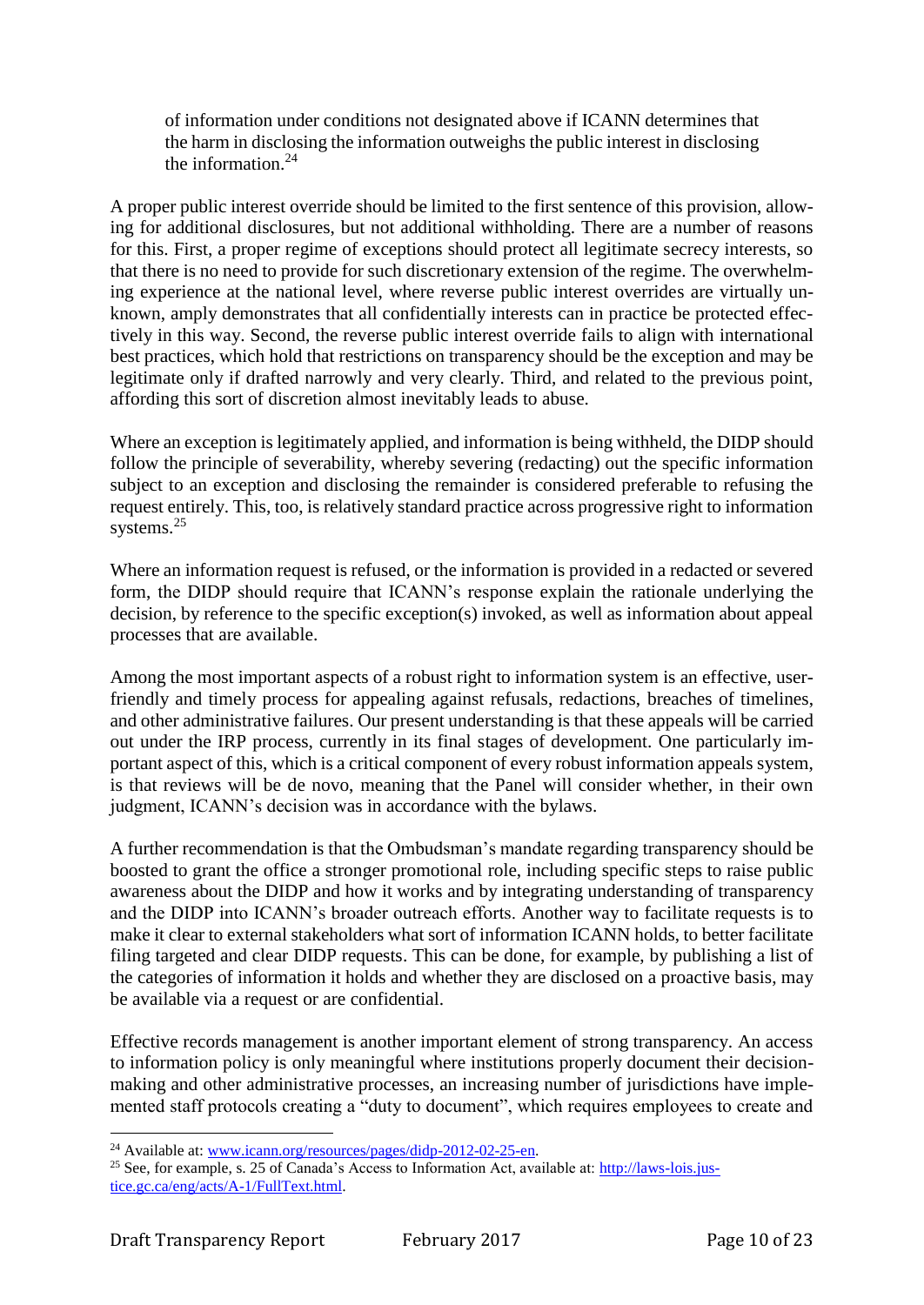maintain full and accurate records of their organization, functions, policies, decisions, decisionmaking processes, procedures, and essential transactions, including noting the substance of inperson conversations and phone calls where these conversations are a significant component of a decision-making process.

Monitoring and evaluation are also essential to a successful right to information policy, and either the Ombudsman or the Complaints Officer should be tasked with carrying out reasonable measures to track and report basic statistics on the DIDP's use, such as the number of requests received, the proportion which were denied, in whole or in part, the average time taken to respond, and so on.

Because transparency standards evolve over time, it is also important for ICANN to commit to undertaking periodic reviews of the DIDP policy, for example every five years. In its 2010 Policy on Access to Information, for example, the World Bank noted that it had reviewed its information policy in 1993, 2001 and  $2005$ <sup>26</sup>

<sup>&</sup>lt;sup>26</sup> See[: www.worldbank.org/en/access-to-information/overview#3.](http://www.worldbank.org/en/access-to-information/overview#3)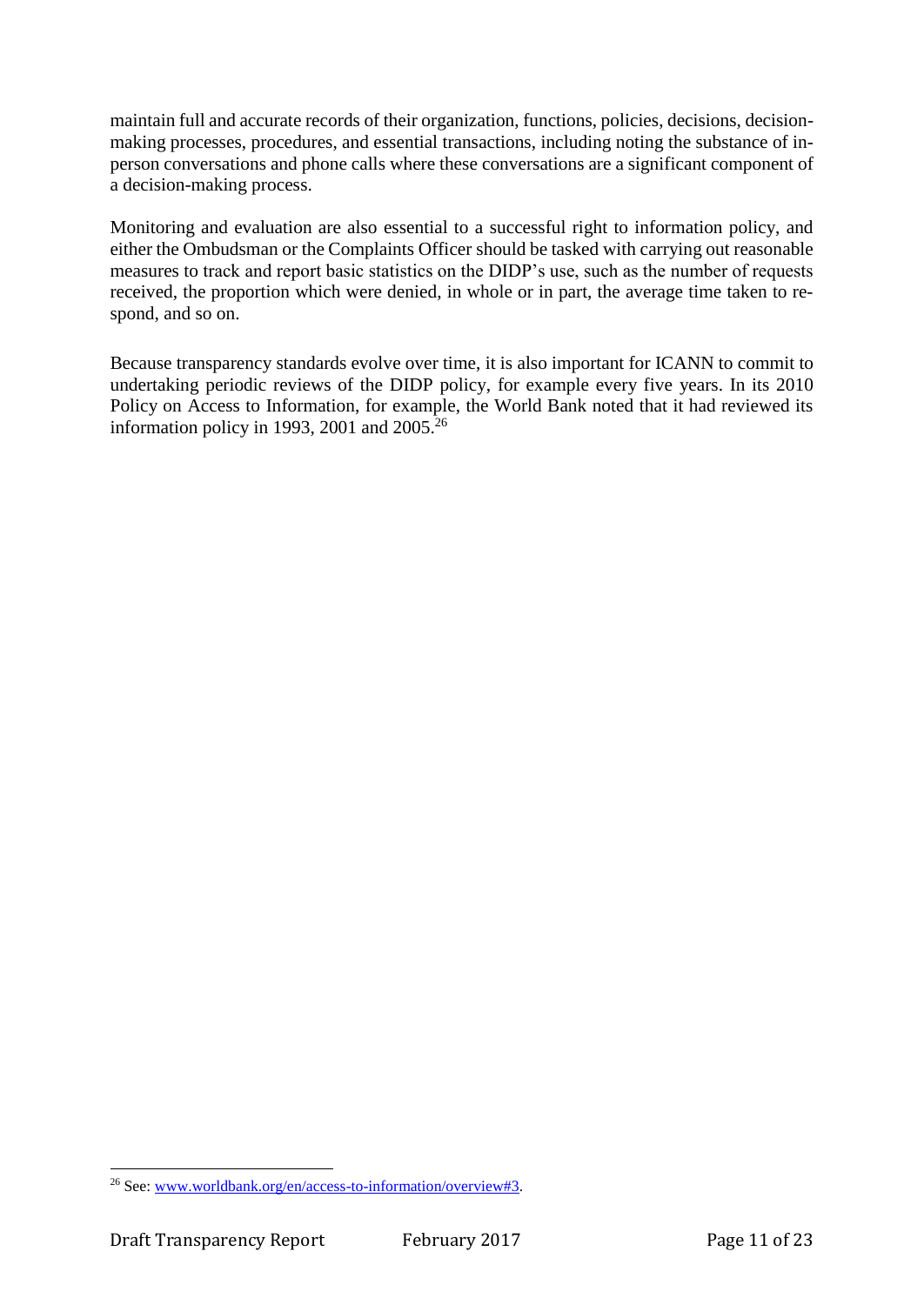## **2. Documenting and Reporting on ICANN's Interactions with Governments**

ICANN currently discloses its federal "lobbying" activities two ways. First, it reports such activity pursuant to the U.S. federal Lobbying Disclosure Act (LDA). Such reports are filed quarterly and are publicly available via [www.house.gov](http://www.house.gov/) and on ICANN's website. These reports reveal the general amount expended by ICANN for "lobbying," including both internal personnel and outside personnel. The LDA also requires reporting of which house of Congress and/or federal agencies were contacted by ICANN and what general issue(s) and specific legislation, if any, were discussed. Additionally, as a  $501(c)(3)$  non-profit entity incorporated in the U.S., ICANN must abide by federal tax law with regard to its lobbying activities (must not exceed a certain threshold) and is legally obligated to disclose such interactions on its annual IRS Form 990 (reporting similarly what it reports via the LDA).

With regard to U.S. state lobbying, ICANN is presumably subject to the same reporting requirements as any other business. However, each state's reporting requirements and threshold triggers differ. A quick search of California's lobbying disclosure database does not reveal any filings made by ICANN, a California public benefit corporation.

In addition to hiring outside entities to engage in "lobbying," ICANN can and does hire outside "vendors" to assist ICANN externally with "education/engagement." Under federal tax law, ICANN is required in its Form 990 to disclose the identity and amounts paid to its five highest paid independent contractors ("Top 5"). Additionally, ICANN has on its own initiative decided to report amounts paid by ICANN to all contractors in excess of \$1,000,000 within a fiscal year. During the most recent fiscal year, according to ICANN, none of the vendors in the "education/engagement" category reached the \$1,000,000 limit nor did they qualify as a "Top 5" contractor, thus the issue of disclosure of specific amounts of their work has not been triggered.

Further, as noted in an August 5, 2016 email to the CCWG-Accountability list from Xavier Calvez, ICANN's CFO, ICANN enters into vendor contracts that often include confidentiality clauses, including those requested by the vendors. According to Mr. Calvez, ICANN entered into seven contracts supporting "education/engagement"<sup>27</sup> services presumably during its most recently completed fiscal year. He noted that the contractual terms prohibit ICANN from disclosing the specific amount paid to each contractor and the specific activities undertaken by the contractor on behalf of ICANN. He was able to reveal the names of each contractor and that all seven contracts were related to the expiration of the IANA functions contract between ICANN and the U.S. government. None, according to Mr. Calvez, were engaged in "lobbying" on behalf of ICANN, and as such were not reported by ICANN in its LDA filings.

Regarding the \$1,000,000 threshold, it was determined by ICANN that such a threshold was sufficient for transparency purposes without being overly burdensome on staff to collect such data.

The recommendations in this report regarding proactive disclosure are not meant to solely encompass "education/engagement" vendors, per se. Certainly, such vendors, whether in regard to policy issues surrounding the IANA functions contract, or for other policy matters, should

<sup>&</sup>lt;sup>27</sup> "Education/engagement" is a category created by ICANN for purposes of logging expenses related to the IANA functions contract's expiration, and is not a category generally used outside that context, according to Mr. Calvez.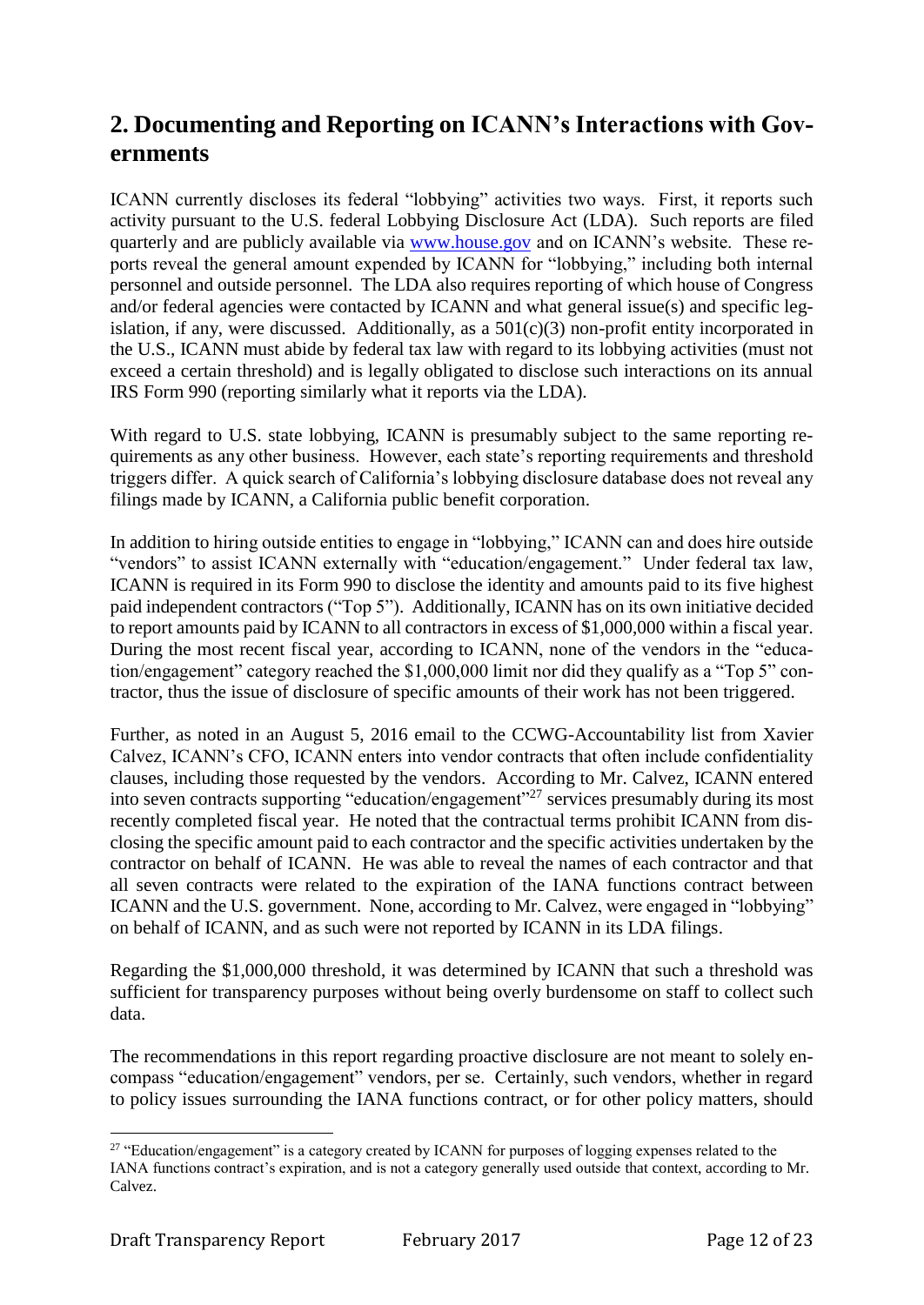be disclosed to the public and are to be covered by these recommendations. However, these proactive disclosure recommendations are intended to capture any and all internal and external persons or entities informing or influencing governments on matters of public policy that are not otherwise disclosed under the LDA. Such disclosure does not pertain to government-ICANN interactions directly related to ICANN administrative or policy matters (e.g., GAC-Board dialogue re a PDP WG).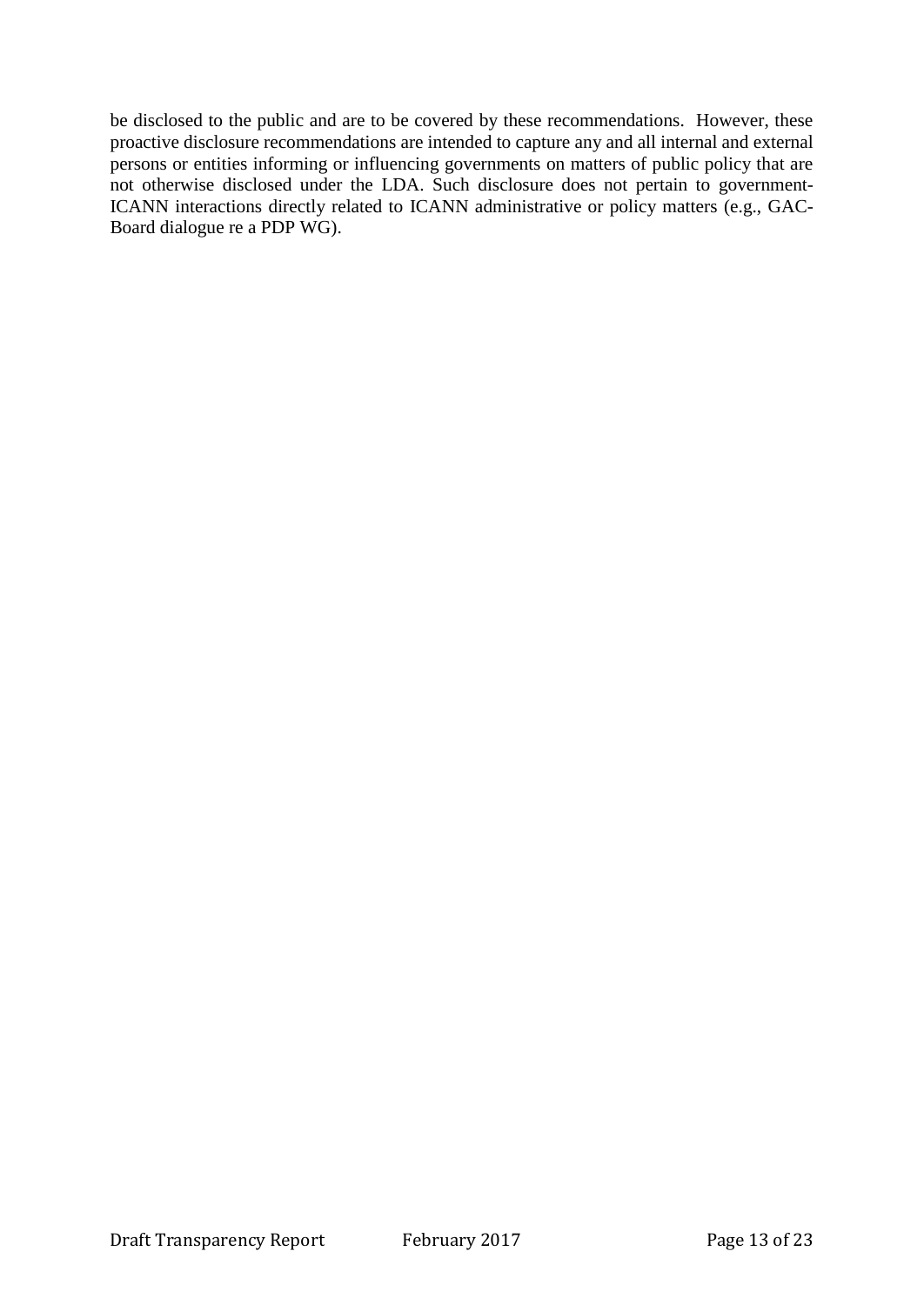### **3. Transparency of Board Deliberations**

Transparency of internal deliberative processes is among the trickiest issues to deal with in any transparency system. Virtually every access to information policy has some form of exception to protect the integrity of the decision-making process. However, since this is potentially an extremely broad category, it is important to take a purposive approach when considering the scope of the exception. That is to say, only information whose disclosure would cause harm should be withheld.

Once again, while acknowledging that ICANN is not a government, the close relationship between this exception and parallel exceptions found in right to information laws around the world makes it instructive to consider how transparency of internal deliberative processes have been approached by different courts and oversight bodies.

The United States Supreme Court, in considering a parallel provision found in that country's Freedom of Information Act, noted that "'frank discussion of legal or policy matters' in writing might be inhibited if the discussion were made public, and that the 'decisions' and 'policies formulated' would be the poorer as a result."<sup>28</sup>

However, taking this purposive approach to protecting the deliberative process, many countries, including the United States, explicitly limit the application of this exception so that it cannot apply to any factual information, technical reports or reports on the performance or effectiveness of a particular body or strategy, as well as any guideline or reasons for a decision which has already been taken.<sup>29</sup> This last point, whereby information about deliberative processes should be disclosed once the decision to which they relate has been finalized, is particularly important. As the Indian Central Information Commission pointed out, there is no need to protect the candour of a decision-making process if the decision in question has already been finalised.<sup>30</sup> As a result, authorities seeking to avoid disclosure of material under request on the grounds of protecting a deliberative process are often expected to identify a specific and ongoing decision-making process in order to justify their refusal. $31$ 

As with other exceptions, the exception for internal documents should not apply where the information is already publicly available. Uniquely, this exception only applies to communications made within or between public authorities. As a result, disclosure of the information to third-parties generally waives the admissibility of this exception.<sup>32</sup> This makes sense, since once the confidentiality of the decision-making process has already been violated by disclosure to an outside party, it is difficult to argue that further disclosures would negatively impact the deliberative process.

Presently, although ICANN's Bylaws mandate that minutes be posted for every Board meeting, the rules grant the Board considerable leeway in exempting matters from disclosure, allowing them to remove any material "not appropriate for public distribution" by a ¾ vote. The Bylaws

<sup>&</sup>lt;u>.</u> <sup>28</sup> *NLRB v. Sears, Roebuck & Co*., 421 U.S. 132 (1975), p. 150.

<sup>29</sup> See *EPA v. Mink*, 410 U.S. 73 (1973), p. 89. Also see Government of Ireland, *Short Guide to the FOI Acts, Chapter 4*. Available at: [http://foi.gov.ie/chapter-4-exemptions.](http://foi.gov.ie/chapter-4-exemptions)

<sup>&</sup>lt;sup>30</sup> Shri. Arvind Kejriwal sought from the CPIO, Ministry of Commerce & Industry, 132/ICPB/2006. Similar reasoning can be found in: *Federal Open Market Committee v. Merrill*, 443 U.S. 340 (1979), pp. 360-363.

<sup>31</sup> *Senate of the Commonwealth of Puerto Rico v. DOJ*, 823 F.2d 574, p. 585 (D.C. Cir. 1987); *Safecard Services Inc. v. SEC*, 926 F.2d 1197, pp. 1204-120 (D.C. Cir. 1991).

<sup>&</sup>lt;sup>32</sup> *Chilivis v. SEC*, 673 F.2d 1205, p. 1212 (11<sup>th</sup> Cir. 1982).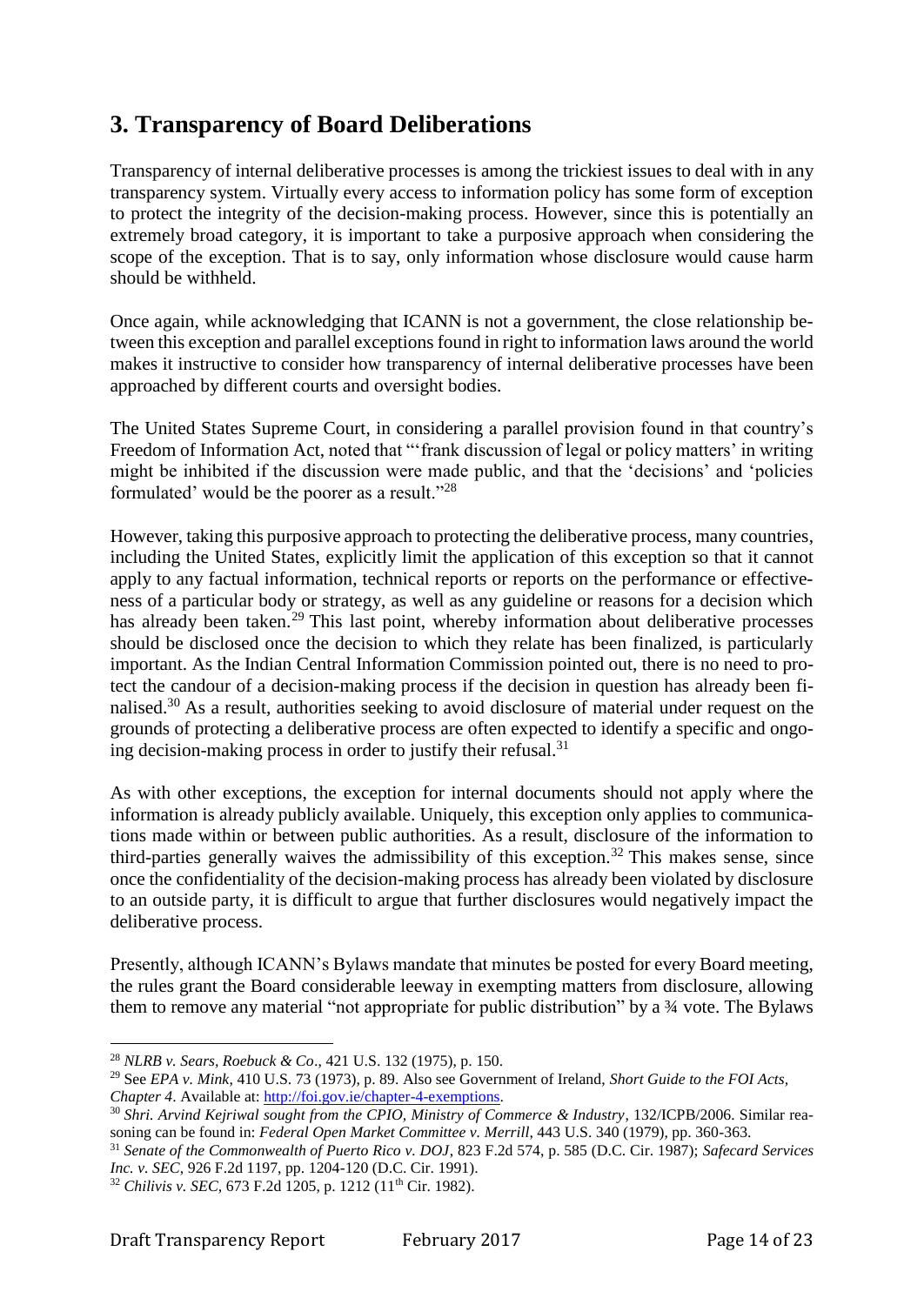also mandate the removal of any material related to "personnel or employment matters, legal matters (to the extent the Board determines it is necessary or appropriate to protect the interests of ICANN), matters that ICANN is prohibited by law or contract from disclosing publicly."

As expressed above, there are certainly legitimate cases where secrecy is necessary to protect the integrity of communications. However, the Bylaws could be improved by providing more guidance and structure for how material should be excised, particularly with regards to the discretionary removal for matters "not appropriate for public distribution". In line with best practices, the Bylaws should state that material may only be removed from the minutes if its disclosure would cause harm to ICANN's deliberative processes, or would fall under another exception listed in the DIDP. This would also mean that decisions to remove material from the record would potentially be subject to an IRP appeal, in order to ensure that this process is applied appropriately.

In cases where material needs to be withheld from the published record, the Bylaws should contemplate a process where, rather than excising it entirely, it is mandated to be withheld for a particular period of time. For example, when discussions relate to a policy shift which is set to be announced in a year's time, and where premature disclosure would undermine the efficacy of this course of action, the Board could order that the material relating to the announcement be withheld from publication until after the announcement. Presumably, there will only be rare instances where particular subject matters will remain sensitive in perpetuity, so adding a timelimit to restrictions on disclosure should be considered the default option.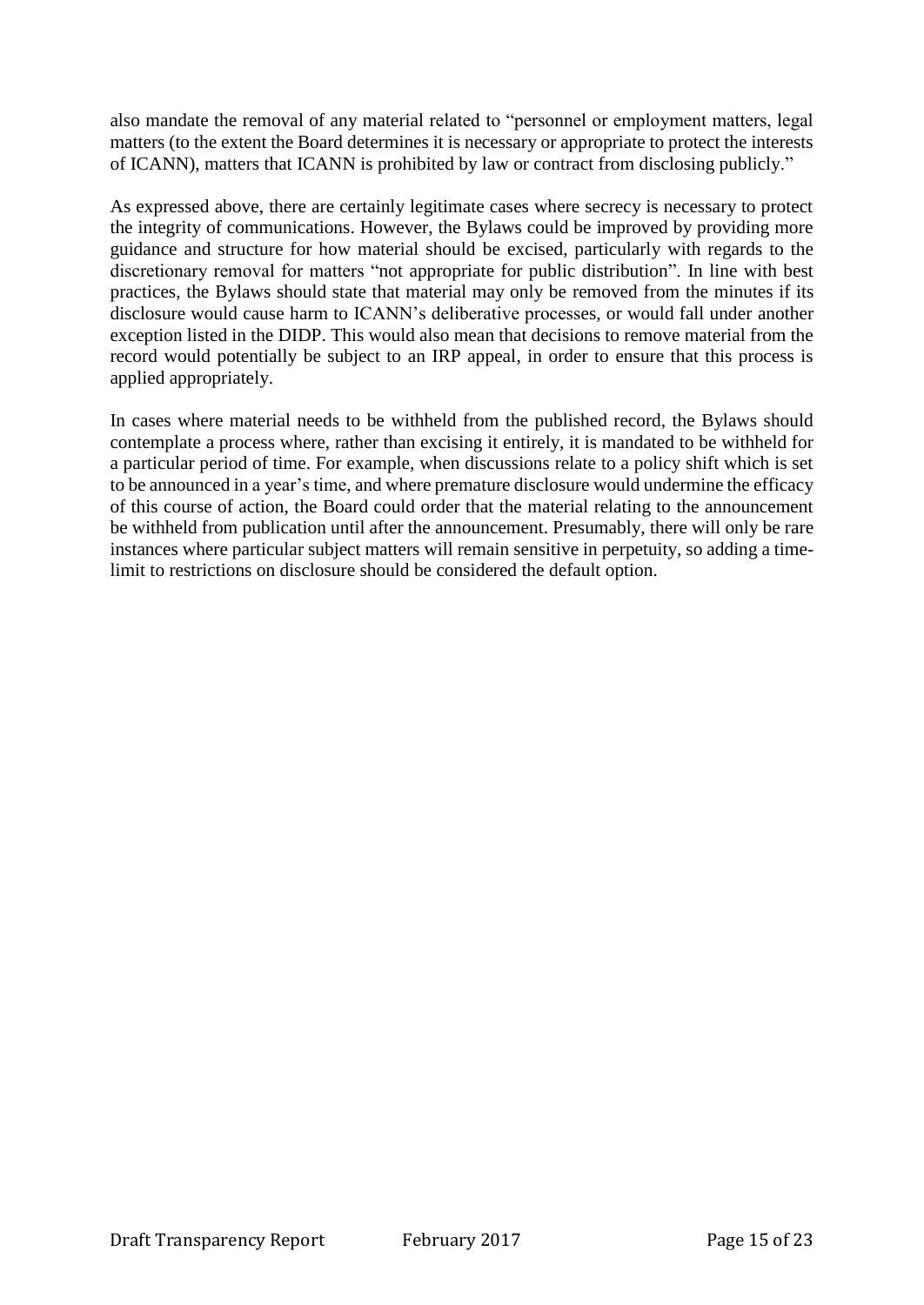### **4. Improving ICANN's Anonymous Hotline (Whistleblower Protection)**

#### General Comments

It is positively noted that ICANN responded to a recommendation from the second Accountability and Transparency Review and retained NAVEX Global to conduct a review of ICANN's Anonymous Hotline Policy and Procedures. Overall NAVEX produced a very solid analysis of Hotline policies and procedures and proposed appropriate recommendations for improvements.

The Staff Report notes that "ICANN is in the process of updating the Anonymous Hotline Policy and related procedures, as applicable and appropriate, to meet the recommendations and modifications proposed by the review.". NAVEX recommendations should be implemented by June 2017 as they address several concerns about the need for improvements in policies and procedures. Additional recommendations can be found below.

#### Clarity and availability of the existing policy and employee education around it

Initial work on improving ICANN's Anonymous Hotline was made quite difficult by not being able to readily access the Hotline policy on ICANN's public website. While it is understood that ICANN employees are briefed on the Hotline policy annually, the inability of a member of the ICANN community to readily access the policy raised concerns about transparency and best practices with respect to ethics-related mechanisms.

The CCWG-Accountability urges that the policy be clearly posted as "Employee Hotline Policy and Procedures" on the ICANN public website under the "Who we Are" or "Accountability and Transparency" portions as soon as possible. It is further recommended that the term "whistleblower" be included in introductory text explaining the policy so that an ICANN community member -- who may not know that the policy is called a "Hotline Policy" – may easily locate it using "whistleblower" as the search term. For example: "The following outlines elements of ICANN's Hotline Policy and Procedures. Some organizations refer to this as "whistleblower protections." Both terms refer to an internal system for handling reports of suspected wrongdoing, mismanagement, and unethical conduct in an organization."

Related to this, the numerous hotline contact methods<sup>33</sup> should be listed on the public website with hyperlinks provided to the relevant page or annex of the policy. In particular, since ICANN is a global organization, it is agreed as per the NAVEX recommendation that the international toll-free access list not be buried at the end of the Hotline policy, but referenced up front, with a hyperlink to the actual list.

The CCWG-Accountability shares NAVEX's concerns that the Hotline Policy and Procedures are two separate documents. Employees need a complete picture of what the policy is and how to avail themselves of it. Reading the policy document alone will not provide a potential reporter with important procedural information. Again, it is urged to use the website, with appropriate hyperlinks to each document, with text explaining that the two documents are complementary and essential elements to the Hotline process.

<sup>33</sup> a) e-mail with email address; b) facsimile with phone number; c) web with URL; d) intranet with URL; and e) telephone via toll-free numbers both inside and outside North America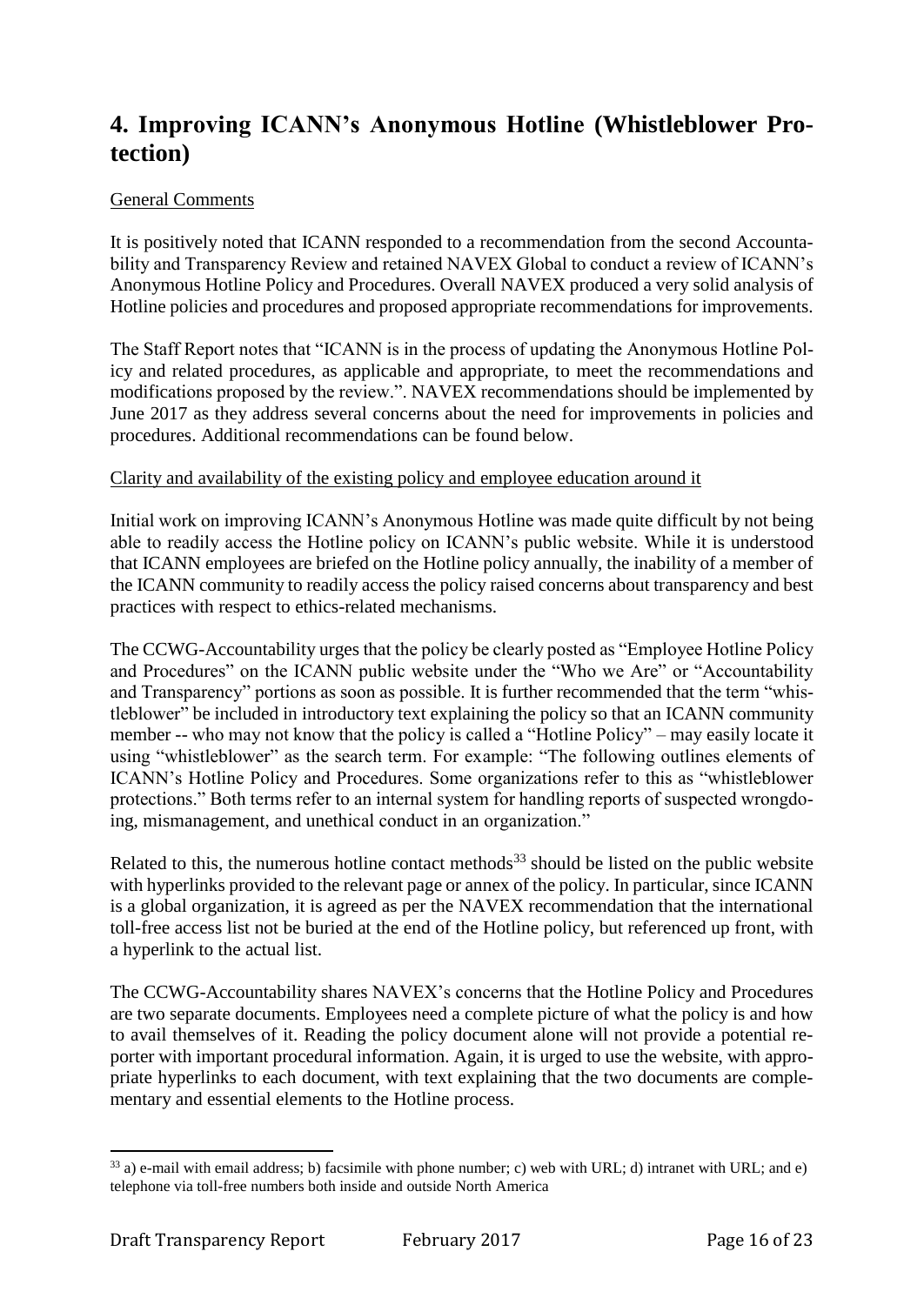These basic changes, aimed at providing greater transparency concerning the Hotline policy and procedures, should help to build both employee and community trust in the process. The fact that the Hotline has received only three reports since its inception in 2008 may reflect a lack of understanding about the policy and how it works in practice. While there may be other explanations for its low use, a step in the right direction would be to provide clearer and more accessible information about the Hotline policy to via the public website.

#### Types of incidents reported

The ICANN Hotline policy is defined as a mechanism for employees to report "serious issues that could have a significant impact on ICANN's operations." This definition is too limiting and potentially intimidating to potential reporters - and may be another reason for low use of the Hotline. For example, if an employee feels he/she is being subjected to verbal abuse or other harassment, that person may be reluctant to avail themselves of the Hotline out of concern that the abuse isn't "serious" enough because it does not involve direct financial losses to ICANN (as would suspected embezzlement or other accounting irregularities).

NAVEX recommends that ICANN drop the "serious" qualifier. Although agreeing with this recommendation, it is proposed to go one step further. The CCWG-Accountability recommends that ICANN not only clarify that employees should feel at liberty to report *all* issues and concerns related to behavior that may violate local laws and conflict with organizational standards of behavior, but also provide specific examples of such violations to guide a potential reporter. Such examples should include at minimum: verbal and sexual harassment, accounting irregularities, disregard or wrongful application of internal policies and standards of behavior, unethical conduct, abuse of authority, and reprisals for use of the Hotline process. The list should be as comprehensive as possible so an employee can feel confident that his/her concerns are legitimate, within scope, and warrant reporting.

#### Hotline Policy Scope

It is noted that the scope of the Hotline policy is limited to ICANN employees. It is agreed as per the NAVEX report that it is appropriate to limit the scope of the Hotline policy to employees and rely on the Ombudsman to handle complaints from external stakeholders. However, NAVEX recommends that ICANN follow common practice and make the Hotline Policy and Procedures information accessible to Business Partners<sup>34</sup> and other "appropriate third parties as defined by ICANN" to report ethics or compliance matters.

The CCWG-Accountability believes that the definition of "Business Partners" warrants greater clarity given the breadth of the ICANN stakeholder ecosystem. The manner in which "Business Partners" is defined by NAVEX could conceivably encompass all registries, registrars, governments, and so on, with an actual or future contract of operation with ICANN. The CCWG-Accountability is reluctant to fully endorse this recommendation about expanding the scope of the Hotline Policy absent this definitional clarify.

#### Operation of Hotline process

<sup>&</sup>lt;sup>34</sup> "Business Partner is defined by NAVEX as any party that has a contracting relationship with ICANN including vendors, suppliers, temporary workers, and contractors.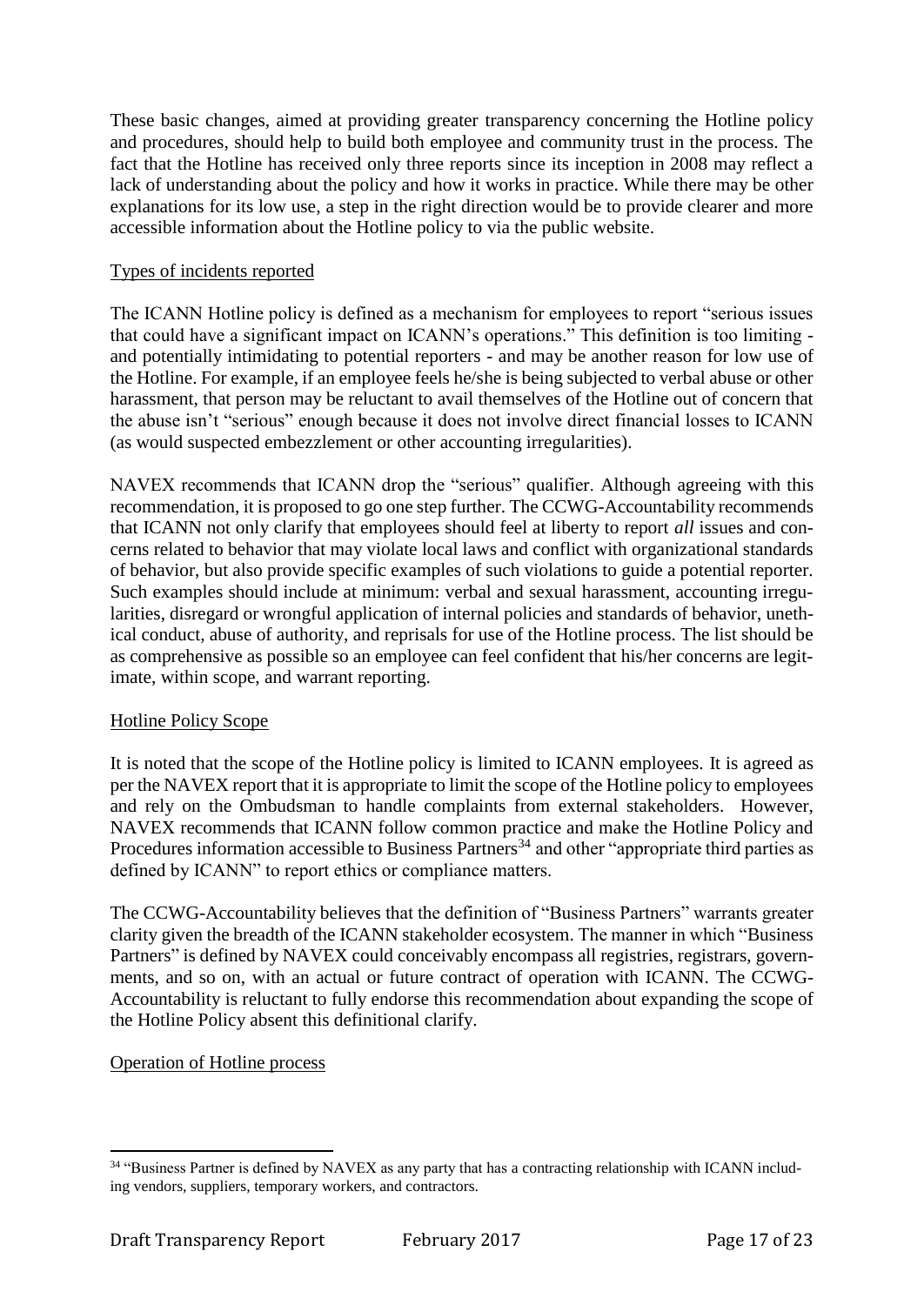Internal administration of the Hotline process can be improved in several respects. The NAVEX report notes that ICANN does not utilize some type of case management system for tracking, documenting, reporting and anticipating potential problems areas. There should be some means of ensuring that all cases are documented and reported in a consistent way. This also would enable the development of more accurate statistics on Hotline reporting.

The CCWG-Accountability further agrees with NAVEX that such statistics should be provided to employees at least annually with a covering note from the ICANN President/CEO, followed by publication on the public website. This not only would help to inform employees that the system is being used, but also, as a complement to dropping the "serious issues" caveat, provide concrete examples of the types of issues reported. Importantly, publication of Hotline statistics would help to build employee and community trust in the Hotline system and ICANN's commitment to upholding high standards of ethical behavior.

Another measure that would help to build employee trust in the Hotline system is for ICANN to formally acknowledge receipt of the report within 24-48 hours by a secure means specified by the reporter (e.g., email, personal email, phone call, etc.). The Hotline Policy document should be revised accordingly to reflect this.

In terms of Hotline procedures, there is a concern that the Hotline Committee's determination of "urgent" and "non-urgent" is too arbitrary. This approach potentially is unfair to a beleaguered reporter who may be dealing with the debilitating effects of daily abuse. It also may delegate to "non-urgent" an underlying problem that was not appropriately addressed in the past and could quickly develop into something serious. The Hotline Committee should appreciate the courage involved in making a Hotline report and treat all reports with the respect for timely action that they deserve.

#### Addressing fear of retaliation

The CCWG-Accountability has proposed several reasons why the Hotline has only received three reports since its inception in 2008: lack of clear and accessible information about Hotline Policy and Procedures; an overly narrow definition of "serious issues;" and insufficient trust in the system due to various operational shortcomings. It is further proposed that an employee's fear of retaliation may be an important reason why so few Hotline reports have been filed. There are several ways in which these fears can be allayed, ranging from Hotline Policy revisions to improved in-house training programs.

The Hotline policy includes language indicating that retaliation will not be tolerated. But the policy could be improved as follows: (1) it should state unequivocally that alleged retaliation will be investigated with the same level of rigor as alleged wrongdoing; (2) it should guarantee remedy for reporters who suffer from retaliation; and (3) it should clarify that good-faith reporting of suspected wrong-doing will be protected from liability.

The NAVEX report recommends updating the Hotline Policy to define good-faith reporting and clearly state that such reporting is protected. In addition to this, it is recommended that ICANN include language aimed at assuring the reporter that there are avenues for redress from possible retaliation. The language should make clear that investigations of alleged retaliation will be complete, balanced, fair and comprehensive, considering parties other than the reporter who also may be victims of such actions. Such changes will help to foster more of a "speakup" culture and likely boost employee morale.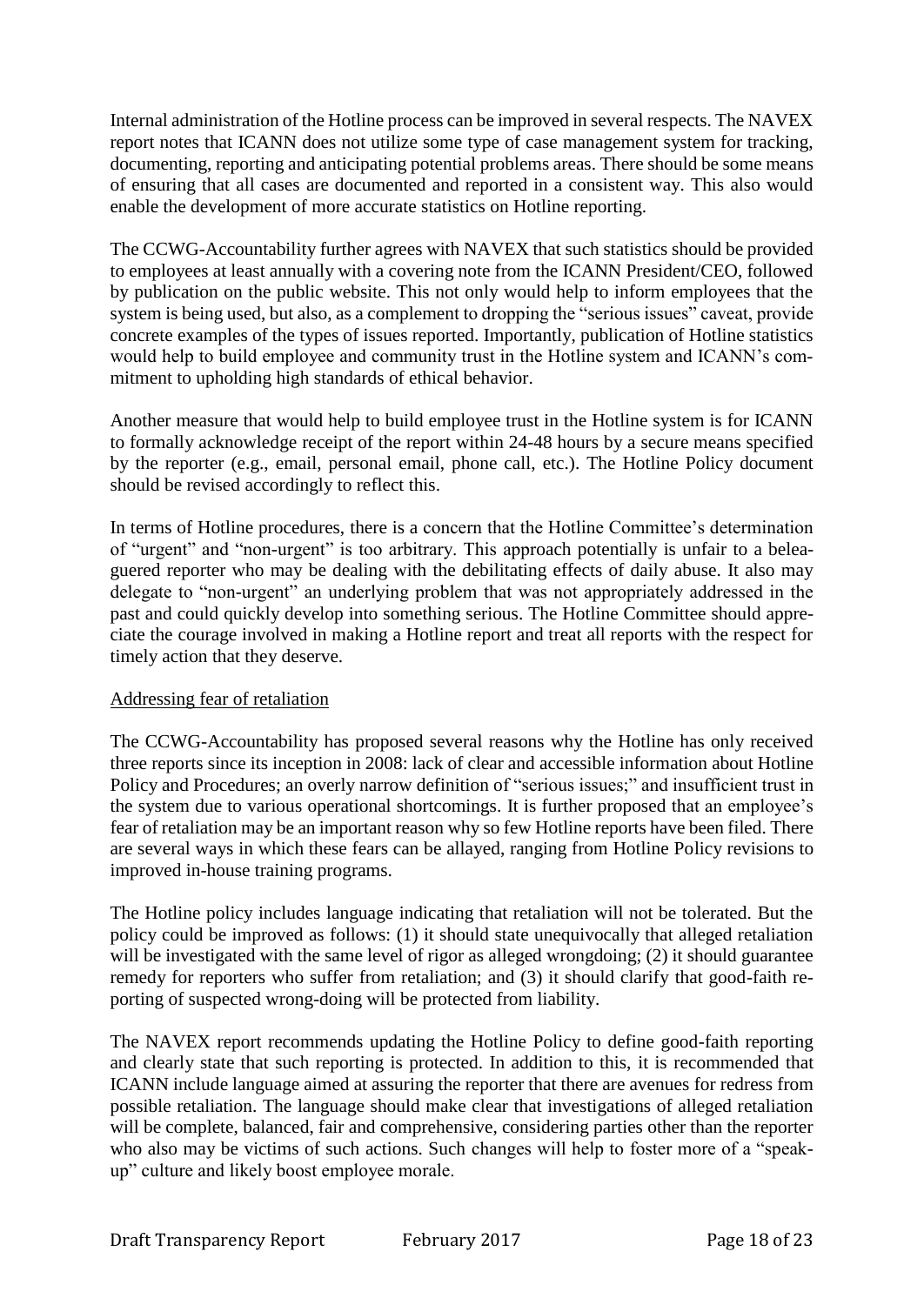To complement these Policy changes, more candid discussion of retaliation in annual employee training programs is encouraged. Employees should be provided examples of what constitutes retaliation for reporting suspected wrongdoing. The training also should underscore the premium placed on confidential reporting and how such confidentiality is maintained. The issue of confidentiality cannot be emphasized enough in the Policy itself as well as in posters, handouts and other informational documents and training programs.

Finally, in-house training should equip employees with step-by-step information on the Hotline system in practice, i.e., who in the organization specifically answers the call, who will receive the report, how long it will take for the Hotline Committee to acknowledge receipt of the report (in the manner requested by the reporter), review the report, and determine the course of action.

The lack of information available to non-employees regarding the Hotline, including the CCWG-Accountability, has made it difficult to determine the adequacy of in-house training for this service.

#### Oversight and Audits

It is strongly recommended that NAVEX (or a comparable and equally reputable consultancy on compliance and ethics) be retained to conduct a follow up review of the Hotline Policy and Procedures to determine the extent to which ICANN has implemented improvements recommended by NAVEX and the CCWG-Accountability WS2. Owing to unusually low reporting, it is very important that the Hotline Policy and Procedures undergo regular third-party audits at least every two years. This would help to identify gaps and enable timely corrections as well as backstop other accountability mechanisms. The audit should be posted on ICANN's public website following initial review by employees.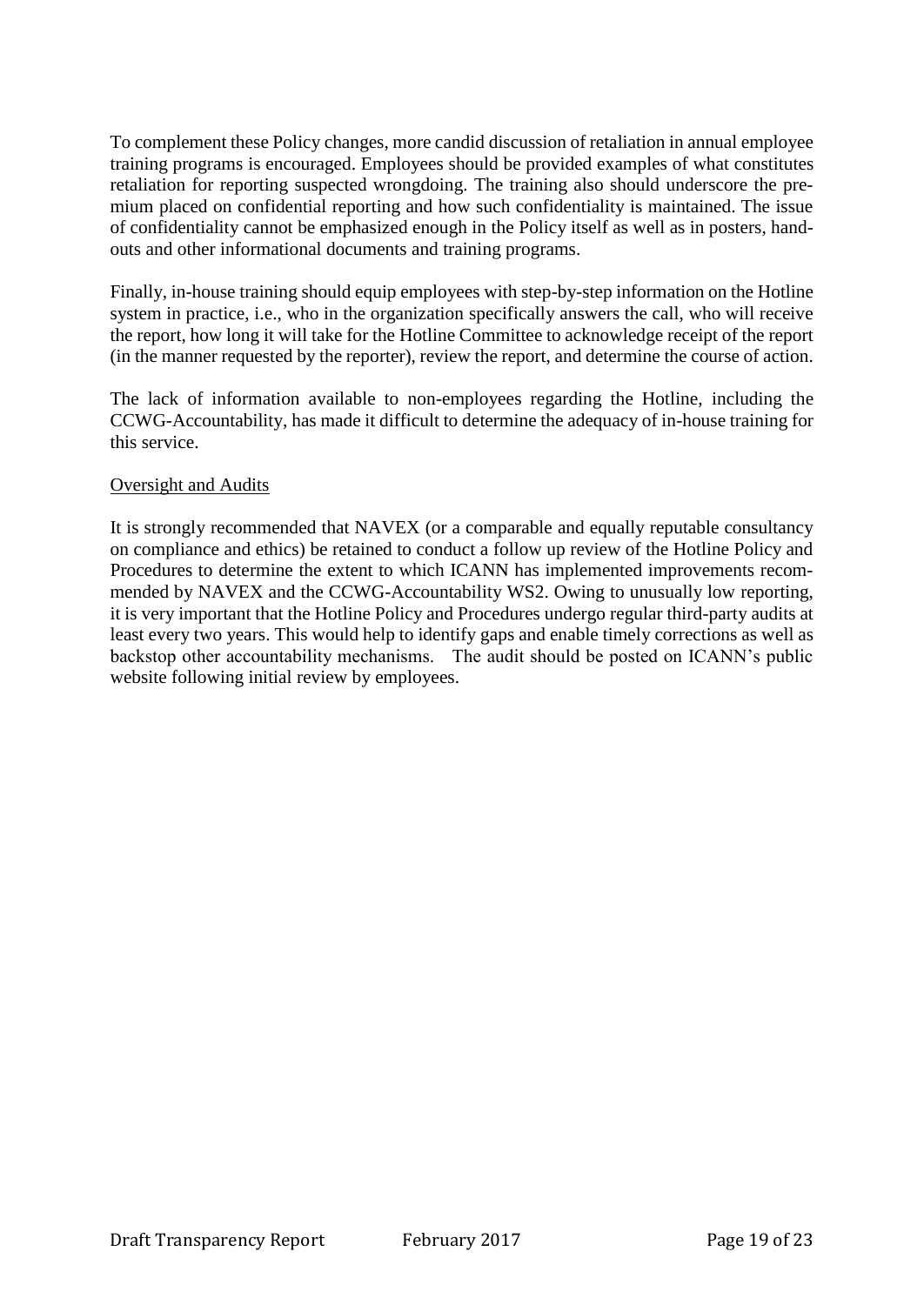### **SUMMARY OF RECOMMENDATIONS**

# **I. Improving ICANN's Documentary Information Disclosure Policy (DIDP)**

- 1) The caveat that the DIDP applies only to "operational activities" should be deleted.
- 2) The DIDP should include a duty to document, whereby ICANN staff are required to create and maintain full and accurate records, in an accessible form, so as to be able to be used for subsequent reference, containing adequate and proper documentation of the office or authority's organization, functions, policies, decisions, decision-making processes, procedures, and essential transactions.
- 3) The DIDP should be expanded to include clearly defined procedures for lodging requests for information, including requirements that requesters should only have to provide the details necessary to identify and deliver the information.
- 4) The DIDP should impose clear guidelines on ICANN for how to process requests, including delegating a specific employee or team with the responsibility of responding to DIDP requests, including a commitment to provide reasonable assistance to requesters who need it, particularly where they are disabled or unable to identify adequately the information they are seeking.
- 5) The DIDP should commit to complying with requesters' reasonable preferences regarding the form in which they wish to access the information (for example, if it is available as either a pdf or as a doc).
- 6) The DIDP should specify that requests should receive a response "as soon as reasonably possible" and should cap timeline extensions to an additional 30 days.
- 7) The phrase "to the extent feasible, to reasonable requests" should be deleted from the provision on Responding to Information Requests.
- 8) In cases where information subject to request is already publicly available, ICANN staff should direct requesters, with as much specificity as possible, to where the information may be found.
- 9) The exception for information "that relates in any way to the security and stability of the Internet, including the operation of the L Root or any changes, modifications, or additions to the root zone" should be amended so that it only applies to information whose disclosure would be harmful to the security and stability of the Internet, including the operation of the L Root or any changes, modifications, or additions to the root zone.
- 10) The exception for "drafts of all correspondence, reports, documents, agreements, contracts, emails, or any other forms of communication" should be amended to clarify that this information should be disclosed unless it would be harmful to an ongoing deliberative or decision-making process.
- 11) The exceptions for "trade secrets and commercial and financial information not publicly disclosed by ICANN" and for "confidential business information and/or internal policies and procedures" should be replaced with an exception for "material whose disclosure would materially harm ICANN's financial or business interests or the commercial interests of its stake-holders who have those interests".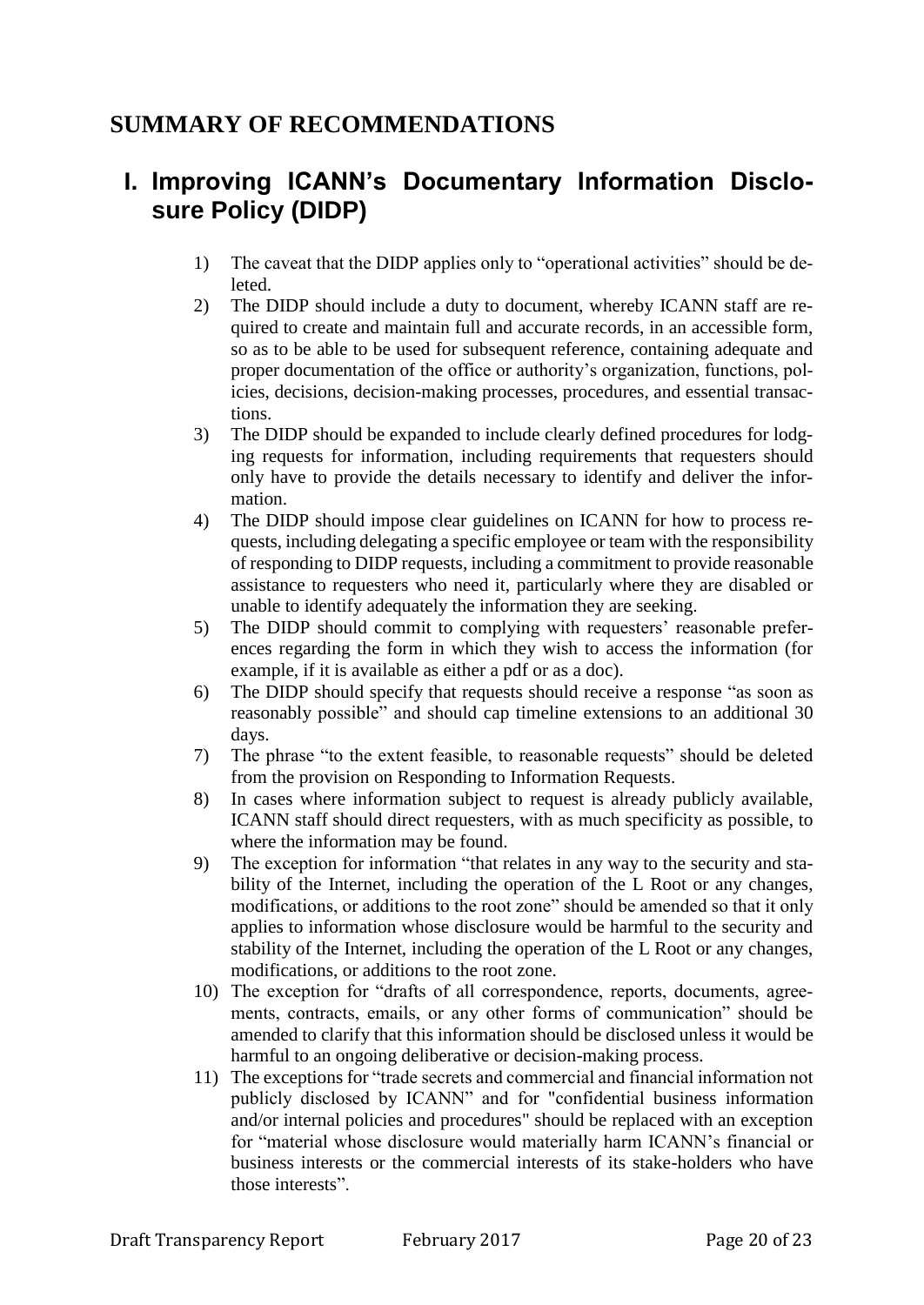- 12) Where an exception is applied to protect a third party, the DIDP should include a mechanism for contacting this third party to assess whether they would consent to the disclosure.
- 13) The exception for information requests which are "not reasonable, excessive or overly burdensome, not feasible, abusive or vexatious or made by a vexatious or querulous individual" should be amended so that either the Ombudsman or the Complaints Officer automatically reviews any decision to use this exception.
- 14) The following sentence should be deleted: "Further, ICANN reserves the right to deny disclosure of information under conditions not designated above if ICANN determines that the harm in disclosing the information outweighs the public interest in disclosing the information."
- 15) The DIDP exception for attorney-client privilege should be narrowed so that information will only be withheld if its disclosure would be harmful to an ongoing or contemplated lawsuit or negotiation, and explicitly mandate the disclosure of broader policy-making advice received from lawyers.
- 16) ICANN should consider adopting open contracting, whereby all contracts above \$5,000 are automatically disclosed, and non-disclosure clauses are limited in their application to the legitimate exceptions found in the DIDP.
- 17) The DIDP should include a severability clause, whereby in cases where information under request includes material subject to an exception to disclosure, rather than refusing the request outright, the information should still be disclosed with the sensitive aspects severed, or redacted, if this is possible.
- 18) Where an information request is refused, or the information is provided in a redacted or severed form, the DIDP should require that ICANN's response include the rationale underlying the decision, by reference to the specific exception(s) invoked, as well as information about appeal processes that are available.
- 19) The Ombudsman's mandate regarding transparency should be boosted to grant the office a stronger promotional role, including by integrating understanding of transparency and the DIDP into ICANN's broader outreach efforts, by publishing a list of the categories of information ICANN holds.
- 20) Either the Ombudsman or the Complaints Officer should be tasked with carrying out reasonable monitoring and evaluation procedures, such as publishing the number of requests received, the proportion which were denied, in whole or in part, the average time taken to respond, and so on.
- 21) ICANN should commit to reviewing the DIDP every five years.

# **II. Documenting and Reporting on ICANN's Interactions with Governments**

In the interest of providing the community greater clarity as to how ICANN engages government stakeholders<sup>35</sup> and to ensure that the ICANN community and, if necessary, the Empowered Community is fully aware of ICANN's interactions with governments, the CCWG-

 $\overline{a}$ 

<sup>&</sup>lt;sup>35</sup> Such disclosure is not meant to encompass government-ICANN interactions directly related to ICANN administrative and policy matters (such as a PDP WG) and otherwise disclosed statutory "lobbying" activities.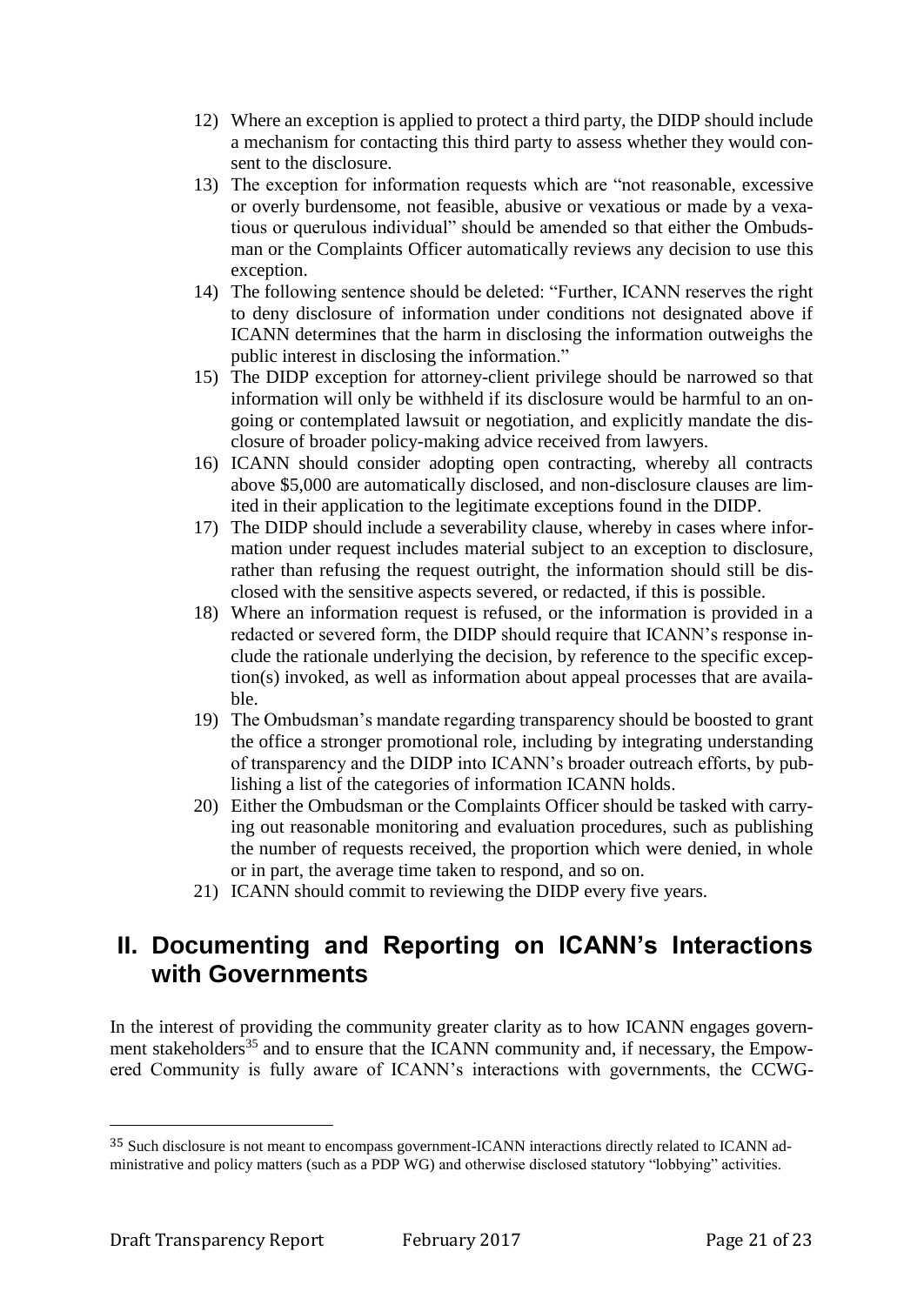Accountability recommends that ICANN begin disclosing publicly the following (notwithstanding any contractual confidentiality provisions) on at least a yearly (but no more than quarterly) basis:

- All expenditures on an itemized basis by ICANN both for outside contractors and internal personnel devoted to "political activities"<sup>36</sup> both in the U.S. and abroad.
- All identities of those engaging in such activities, both internal and external, on behalf of ICANN.
- The type(s) of engagement used for such activities.<sup>37</sup>
- To whom the engagement and supporting materials are targeted.
- The topic(s) discussed (with relative specificity).

# **III. Transparency of Board Deliberations**

- 1) The DIDP exception for deliberative processes should not apply to any factual information, technical reports or reports on the performance or effectiveness of a particular body or strategy, as well as any guideline or reasons for a decision which has already been taken or where the material has already been disclosed to a third party.
- 2) The Bylaws should be revised so that material may only be removed from the minutes of Board meetings where it would be subject to a DIDP exception. Decisions to remove material from the minutes of Board meetings should be subject to IRP appeal.
- 3) Where material is removed from the minutes of Board meetings, the default should be to allow for its release after a particular period of time, once the potential for harm has dissipated.

# **IV. Improving ICANN's Anonymous Hotline (Whistleblower Protection)**

- 1) The policy should be clearly posted as "Employee Hotline Policy and Procedures" on the ICANN public website under the "Who we Are" or "Accountability and Transparency" portions as soon as possible.
- 2) Related to the above, the term "whistleblower" should be included in introductory text explaining the policy so that an ICANN community member -- who may not know that the policy is called a "Hotline Policy" – may easily locate it using "whistleblower" as the search term. For example: "The following outlines elements of ICANN's Hotline Policy and Procedures. Some organizations refer to this as "whistleblower protections."
- 3) The definition of incidents reported should be broadened from "serious issues" to encourage the report of *all* issues and concerns related to behavior that may violate local laws and conflict with organizational standards of behavior. Furthermore, the policy should provide specific examples of such violations to guide a potential reporter.

 $\overline{a}$ 

<sup>&</sup>lt;sup>36</sup> "Political activities" is to be defined as any activity that is intended to influence or inform a government directly or indirectly on a matter of public policy.

 $37$  E.g., newspaper op-eds, letters, advertisements, speeches, emails, phone calls, in-person meetings, etc...